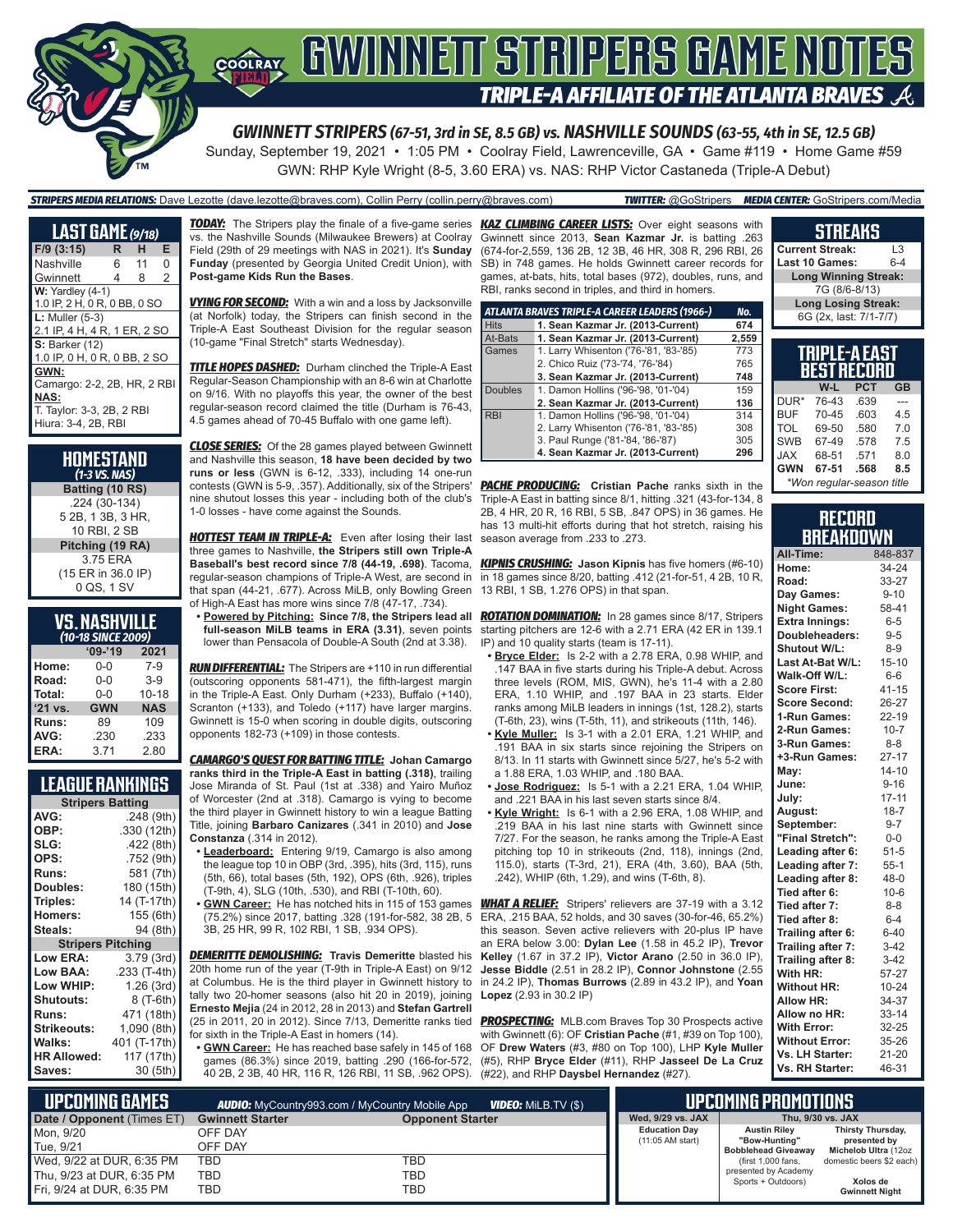

### *SUNDAY, SEPTEMBER 19, 2021 VS. NASHVILLE*

### **MANAGER MATT TUIASOSOPO**

**Matt Tuiasosopo** is in his first season as Gwinnett manager and his third season as a coach in the Atlanta Braves organization in 2021. He was named the seventh manager in team history on 3/30/21. Tuiasosopo is both the youngest manager in team history (turned 35 on 5/10) and the first former Gwinnett player to manage the club (hit .221 with 19 HR, 73 RBI in 178 games from 2016-17).

Tuiasosopo made his managerial debut in 2019 with Class-A Rome, leading the club to a 65-74 record and earning Atlanta's Bobby Cox Award for minor league manager of the year. He was set to return to Rome in 2020, but was reassigned to the Braves Alternate Training Site at Coolray Field once the MiLB season was canceled.

| Tuiasosopo's Managerial Career | Games | W-L     | <b>PCT</b> | <b>Plavoffs</b> |
|--------------------------------|-------|---------|------------|-----------------|
| With Gwinnett (1 Season):      | 118   | 67-51   | .568       |                 |
| MiLB Career (2 Seasons):       | 256   | 132-124 | .516       |                 |

*All staff bios available in the 2021 Stripers Media Guide*

| EJECTIONS (4)              |                          |                         |  |  |  |
|----------------------------|--------------------------|-------------------------|--|--|--|
| Player/Coach               | Date/Inning              | <b>Umpire</b>           |  |  |  |
| <b>Ryan Goins</b>          | 5/25 vs. MEM, 7th Inning | <b>HP Clint Vondrak</b> |  |  |  |
| <b>MGR Matt Tuiasosopo</b> | 6/3 vs. JAX, 8th Inning  | <b>HP Alex Tosi</b>     |  |  |  |
| <b>Travis Snider</b>       | 7/30 at MEM, 8th Inning  | HP John Bacon           |  |  |  |
| <b>Ryan Casteel</b>        | 8/17 at LOU, 3rd Inning  | 1B Charlie Ramos        |  |  |  |

| TEAM DEFENSE (4TH IN TRIPLE-A EAST)                                                             |                                                                       |                |                |                |            |           |           |
|-------------------------------------------------------------------------------------------------|-----------------------------------------------------------------------|----------------|----------------|----------------|------------|-----------|-----------|
| <b>PCT</b>                                                                                      | G                                                                     | <b>TC</b>      | <b>PO</b>      | A              | Е          | <b>DP</b> | <b>TP</b> |
| .983                                                                                            | 118                                                                   | 4203           | 3061           | 1071           | 71         | 111       |           |
| <b>Catchers</b>                                                                                 |                                                                       | <b>SB</b>      | <b>CS</b>      | <b>ATT</b>     | <b>PCT</b> | <b>PB</b> | $W-L$     |
| Casteel, Ryan                                                                                   |                                                                       | $\overline{4}$ | 0              | $\overline{4}$ | .000       | 1         | $1 - 2$   |
| Contreras, William                                                                              |                                                                       | 21             | $\overline{2}$ | 23             | .087       | 5         | $23-6$    |
| d'Arnaud, Travis                                                                                |                                                                       | 2              | $\overline{2}$ | 4              | .500       | U         | $5 - 1$   |
| Jackson, Alex<br>10<br>4<br>14<br>.286                                                          |                                                                       |                |                | $11 - 12$      |            |           |           |
| Lucroy, Jonathan<br>18<br>5<br>23<br>.217                                                       |                                                                       |                |                |                | $8 - 15$   |           |           |
| Martinez, Carlos                                                                                |                                                                       | 3              | 0              | 3              | .000       |           | $2 - 1$   |
| Morales, Jonathan                                                                               |                                                                       | 16             | 7              | 23             | .304       | 3         | $17 - 14$ |
| Total:                                                                                          |                                                                       | 74             | 20             | 94             | .213       | 11        | 67-51     |
| Waters (11), Demeritte (5), Ervin (5), Pache (2), Sanchez (2),<br><b>Outfield Assists (28):</b> |                                                                       |                |                |                |            |           |           |
|                                                                                                 | Almonte (1), Inciarte (1), Rosario (1)                                |                |                |                |            |           |           |
|                                                                                                 | Pitcher Pickoffs (5):<br>Kingham (2), Muller (2), Y. Lopez (1)        |                |                |                |            |           |           |
|                                                                                                 | <b>Catcher Pickoffs (3):</b><br>Casteel (1), Jackson (1), Morales (1) |                |                |                |            |           |           |

# **STARTS**

|     | <b>By Batting Order</b>                                                                                                                                                                                              |
|-----|----------------------------------------------------------------------------------------------------------------------------------------------------------------------------------------------------------------------|
| 1:  | Waters (81), Pache (22), Inciarte (6), Arcia (5), Almonte (1), Ervin (1), Gore (1),<br>Sanchez (1)                                                                                                                   |
| 2:  | Pache (42), Kipnis (24), Arcia (18), Rosario (11), Goins (9), Demeritte (4), Waters (3),<br>Sanchez (2), Almonte (1), Camargo (1), Ervin (1), Gore (1), Heredia (1)                                                  |
| 3:  | Arcia (49), Camargo (39), Kipnis (12), d'Arnaud (6), Demeritte (4), Jackson (3),<br>Lucroy (3), Contreras (2)                                                                                                        |
| 4:  | Camargo (54), Demeritte (20), Jackson (17), Contreras (6), Kipnis (6), Lucroy (5),<br>Almonte (3), Casteel (3), Rosario (2), Franco (1), Kazmar Jr. (1)                                                              |
| 5:  | Contreras (29), Demeritte (13), Kazmar Jr. (13), Lucroy (13), Goins (12), Kipnis (11),<br>Almonte (8), Jackson (8), Camargo (3), Casteel (2), Sanchez (2), Snider (2),<br>Franco (1), Ervin (1)                      |
| 6:  | Goins (27), Kazmar Jr. (17), Demeritte (13), Casteel (12), Ervin (9), Snider (8),<br>Pache (7), Sanchez (7), Lucroy (5), Waters (5), Almonte (4), Contreras (3), Jackson (1)                                         |
| 7:  | Ervin (23), Kazmar Jr. (21), Goins (18), Sanchez (18), Snider (13), Casteel (6),<br>Pache (6), Demeritte (5), Morales (4), Waters (3), Almonte (1)                                                                   |
| 8:  | Sanchez (34), Morales (22), Ervin (16), Kazmar Jr. (12), Snider (10), Goins (8),<br>Gore (7), Casteel (5), Unroe (2), Brugman (1), Martinez (1)                                                                      |
| 9:  | Starting Pitchers (70), Morales (14), Sanchez (13), Gore (6), Ervin (4), Snider (4),<br>Casteel (2), Kazmar Jr. (2), Martinez (2), Unroe (1)                                                                         |
|     | <b>By Position</b>                                                                                                                                                                                                   |
| C:  | Morales (31), Contreras (29), Jackson (23), Lucroy (23), d'Arnaud (6), Casteel (3),<br>Martinez (3)                                                                                                                  |
| 1B: | Camargo (56), Casteel (25), Snider (14), Kazmar Jr. (9), Morales (6), Franco (2),<br>Lucroy (2), Unroe (2), Demeritte (1), Goins (1)                                                                                 |
| 2B: | Kipnis (43), Sanchez (26), Goins (25), Kazmar Jr. (21), Arcia (1), Morales (1), Unroe (1)                                                                                                                            |
| 3B: | Camargo (38), Kazmar Jr. (33), Sanchez (28), Goins (14), Arcia (3), Morales (2)                                                                                                                                      |
| SS: | Arcia (63), Goins (34), Sanchez (19), Camargo (1), Kazmar Jr. (1)                                                                                                                                                    |
| LF: | Waters (40), Ervin (27), Gore (15), Almonte (9), Snider (7), Demeritte (6), Kipnis (5),<br>Arcia (4), Rosario (3), Heredia (1), Sanchez (1)                                                                          |
| CF: | Pache (70), Waters (31), Ervin (6), Rosario (6), Inciarte (5)                                                                                                                                                        |
| RF: | Demeritte (47), Ervin (21), Waters (21), Snider (11), Almonte (8), Pache (4),<br>Sanchez (3), Rosario (2), Camargo (1)                                                                                               |
| DH: | Contreras (11), Jackson (6), Demeritte (5), Kipnis (5), Snider (5), Pache (3), Casteel (2),<br>Kazmar Jr. (2), Rosario (2), Almonte (1), Arcia (1), Brugman (1), Camargo (1), Ervin (1),<br>Inciarte (1), Lucroy (1) |

|               | <b>VS. 2021 OPPONENTS</b> |             |              |               |         |          |              |  |  |  |  |  |  |
|---------------|---------------------------|-------------|--------------|---------------|---------|----------|--------------|--|--|--|--|--|--|
|               | Home                      | <b>Road</b> | <b>Total</b> |               | Home    | Road     | <b>Total</b> |  |  |  |  |  |  |
| <b>CLT</b>    | $5 - 1$                   | $11 - 1$    | $16 - 2$     | COL           | ---     | $5 - 1$  | $5 - 1$      |  |  |  |  |  |  |
| <b>DUR</b>    | $4 - 2$                   | $1 - 5$     | $5 - 7$      | LOU           | $4 - 2$ | $5 - 1$  | $9 - 3$      |  |  |  |  |  |  |
| <b>JAX</b>    | $1 - 5$                   | $- - -$     | $1 - 5$      | <b>MW DIV</b> | $4 - 2$ | $10 - 2$ | $14 - 4$     |  |  |  |  |  |  |
| <b>MEM</b>    | $8 - 4$                   | $7-5$       | $15-9$       |               |         |          |              |  |  |  |  |  |  |
| <b>NAS</b>    | $7-9$                     | $3-9$       | $10 - 18$    |               |         |          |              |  |  |  |  |  |  |
| <b>NOR</b>    | $5-1$                     | $1 - 5$     | $6-6$        |               |         |          |              |  |  |  |  |  |  |
| <b>SE DIV</b> | $30 - 22$                 | 23-25       | 53-47        |               |         |          |              |  |  |  |  |  |  |

### **LAST AT-BAT WINS** *(15)*

The Stripers are 15-10 (.600) in games decided in the last at-bat in 2021.

| Date/Opponent        | <b>Score</b> | Game-Winning Play (*=Walk-Off)           |
|----------------------|--------------|------------------------------------------|
| 5/4 at Charlotte     | 10-9 (12th)  | Almonte scores on E4 (Reynolds)          |
| 5/9 at Charlotte     | 12-9 (10th)  | Camargo RBI single                       |
| 5/14 vs. Louisville  | $2-1$ (8th)  | Arcia solo HR                            |
| 5/16 vs. Louisville  | $5-4$ (9th)  | Arcia walk-off solo HR*                  |
| 5/25 vs. Memphis     | $2-1$ (9th)  | Kazmar walk-off single*                  |
| 6/9-G2 at Memphis    | $3-1$ (8th)  | Waters RBI single                        |
| 6/18 vs. Nashville   | 8-7 (10th)   | Arcia scores on E4 (Hiura on Lucroy FC)* |
| 6/30 at Durham       | $2-1$ (9th)  | Pache RBI single                         |
| 7/18 at Charlotte    | 13-12 (9th)  | Contreras RBI double                     |
| 8/1 at Memphis       | $4-2$ (9th)  | Ervin RBI single                         |
| 8/6 vs. Charlotte    | 4-3 (11th)   | Morales walk-off single*                 |
| 8/8-G1 vs. Charlotte | $4-3(7th)$   | d'Arnaud walk-off single*                |
| 8/11-G1 vs. Durham   | $4-3(7th)$   | Pache walk-off single*                   |
| 8/24 at Nashville    | $3-1$ (9th)  | Rosario solo HR                          |
| 8/25 at Nashville    | 5-4 (10th)   | Contreras RBI single                     |
|                      |              |                                          |

# **GWINNETT PLAYERS USED** *(62 IN 2021)*

Anderson, Ian Arano, Victor Biddle, Jesse Bradford, Chasen Burrows, Thomas Chavez, Jesse Davidson, Tucker De La Cruz, Jasseel *Edwards Jr., Carl* Elder, Bryce Flaa, Jay *Greene, Shane*  Hernandez, Daysbel *Horacek, Mitch* Johnstone, Connor *Jones, Nate* Kelley, Trevor

Kingham, Nolan

Lee, Dylan Lopez, Yoan Martin, Chris Minter, A.J. Muller, Kyle Newcomb, Sean *Roark, Tanner* Rodriguez, Jose Santana, Edgar *Tice,Ty* Tomlin, Josh Toussaint, Touki Webb, Jacob Wilson, Brooks *Wilson, Bryse* Wright, Kyle Ynoa, Huascar

**Position (27)** *Almonte, Abraham* Arcia, Orlando *Brugman, Jaycob* Camargo, Johan Casteel, Ryan Contreras, William d'Arnaud, Travis Demeritte, Travis Ervin, Phillip Franco, Maikel Goins, Ryan Gore, Terrance Heredia, Guillermo *Inciarte, Ender Jackson, Alex* Kazmar Jr., Sean Kipnis, Jason *Lucroy, Jonathan*

Martinez, Carlos Morales, Jonathan Pache, Cristian Rosario, Eddie Sanchez, Yolmer *Snider, Travis* Tomlin, Josh Unroe, Riley Waters, Drew

*Italics = Player no longer in Braves organization*

### **BASS-LANTA**

OF Abraham Almonte RHP Ian Anderson INF/OF Orlando Arcia LHP Jesse Biddle INF Johan Camargo RHP Jesse Chavez C William Contreras C Travis d'Arnaud LHP Tucker Davidson RHP Carl Edwards Jr. RHP Jay Flaa

**32 players have played for both Gwinnett and Atlanta in 2021:** RHP Shane Greene OF Guillermo Heredia OF Ender Inciarte C Alex Jackson RHP Nate Jones INF Sean Kazmar Jr. C Jonathan Lucroy RHP Chris Martin LHP A.J. Minter LHP Kyle Muller (Debut) LHP Sean Newcomb

OF Cristian Pache OF Eddie Rosario RHP Edgar Santana RHP Ty Tice RHP Josh Tomlin RHP Touki Toussaint RHP Jacob Webb RHP Bryse Wilson RHP Kyle Wright RHP Huascar Ynoa

# **ATLANTA BRAVES REHAB ASSIGNMENTS** *(12 IN 2021)*

**Player Injury (IL Date)** RHP Chris Martin RT Shoulder Inflammation (4/7) 5/5-5/11<br>OF Ender Inciarte Strained LT Hamstring (4/17) 5/6-5/12 OF Ender Inciarte Strained LT Hamstring (4/17)<br>OF Guillermo Heredia RT Hamstring Inflammation (5) RT Hamstring Inflammation  $(5/1)$  5/14<br>Strained LT Hamstring  $(5/2)$  5/21-6/9, 6/30-7/20 C Alex Jackson Strained LT Hamstring (5/2) 5/21-6/9<br>CF Cristian Pache RT Hamstring Inflammation (5/14) 5/29-6/1 OF Cristian Pache RT Hamstring Inflammation (5/14) 5/29-6/1<br>RHP Touki Toussaint RT Shoulder Strain (3/26) 6/22-7/15 RHP Touki Toussaint RT Shoulder Strain (3/26) 6/22-7/15 Torn LT Thumb Ligament (5/2) 7/30-8/10 RHP Ian Anderson RT Shoulder Inflammation (7/16) 8/5-8/28<br>RHP Huascar Ynoa Fractured RT Hand (5/17) 8/6-8/16 RHP Huascar Ynoa Fractured RT Hand (5/17) 8/6-8/16<br>OF Eddie Rosario RT Abdominal Strain (7/7) 8/10-8/26 OF Eddie Rosario RT Abdominal Strain (7/7)<br>RHP Chris Martin RT Flbow Inflammation (9 RHP Chris Martin RT Elbow Inflammation (9/2) 9/14-9/15 Neck Strain (8/31)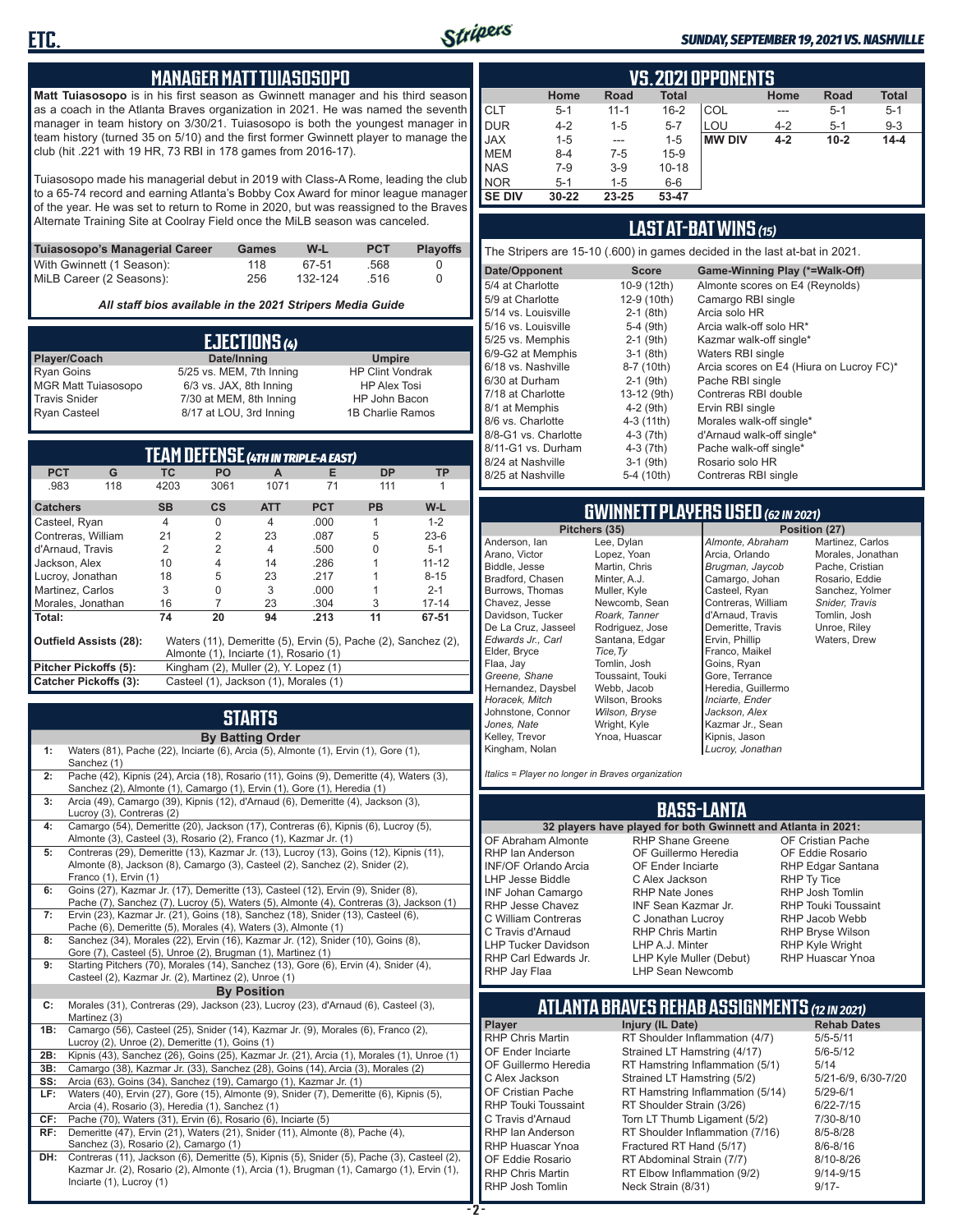## **STARTING PITCHER**



### *SUNDAY, SEPTEMBER 19, 2021 VS. NASHVILLE*

# **30****KYLE WRIGHT**

|                 | ON BRAVES 40-MAN ROSTER               |
|-----------------|---------------------------------------|
|                 | <b>BIO ON PAGE 105 OF MEDIA GUIDE</b> |
| abama (Age 25). |                                       |

**B/T:** R/R **BORN:** 10/2/95 in Huntsville, Al **HT:** 6-4 **ACQUIRED:** Braves' 1st round pick (5th overall) in 2017 June draft out **WT:** 215 of Vanderbilt University (Nashville, TN) of Vanderbilt University (Nashville, TN)

*TODAY'S START:* Wright makes his 22nd Triple-A start of the year in the finale of a five-game series vs. Nashville ... It is his 50th career game (47th start) with Gwinnett since 2018 (21-10, 3.73 ERA, .237 BAA) ... **He is 6-1 with a 2.96 ERA (18 ER in 54.2 IP) and .219 BAA (46 H, 13 BB, 59 SO) in his last nine starts** ... In 16 career outings (15 starts) following a Stripers loss, he's 8-2 with a 3.05 ERA and .253 BAA.

*LEADERBOARD:* Entering play, Wright ranks among the Triple-A East top 10 in strikeouts (2nd, 118), innings (2nd, 115.0), starts (T-3rd, 21), ERA (4th, 3.60), BAA (5th, .242), WHIP (6th, 1.29), and wins (T-6th, 8).

*2021 WITH GWINNETT:* In his first start on 5/5 at Charlotte, suffered his first Triple-A loss since 6/9/19 vs. Durham (was 8-0 with 2.57 ERA in 12 starts from 6/14/19-8/31/19) ... Started the Home Opener on 5/11 vs. Louisville (loss, 5.0 IP, 6 H, 3 ER, 2 BB, 5 SO) ... Pitched 11.0 scoreless innings over back-to-back starts vs. Memphis (10 H, 3 BB, 7 SO) from 5/25-5/30 ... On 7/8-G2 vs. Nashville, notched the first complete game and shutout of his professional career (7.0 IP, 1 H, 0 R in 6-0 win) ... On 7/27 at Memphis, tied his career high with 8.0 IP (4 H, 0 R, 2 BB, 5 SO in 1-0 win) ... Fanned a seasonhigh 11 batters over 6.0 IP (4 H, 2 ER, 1 HR, 0 BB) on 8/1 at Memphis ... Over five starts in August, went 3-0 with a 2.43 ERA (8 ER in 29.2 IP) and .226 BAA.

*2021 WITH ATLANTA:* Recalled twice, on 4/16 from the Alternate Training Site (started on 4/16 at the Chicago Cubs) and 6/22 from Gwinnett (started on 6/23 at the New York Mets) ... In two starts, is 0-1 with a 9.95 ERA and .292 BAA.

*2020 SEASON:* Made Atlanta's Opening Day roster for the second time in his career ... Went 2-4 with a 5.21 ERA, .243 BAA, and three quality starts in eight outings ... Made two starts for the Braves in the MLB Postseason, going 1-1 with a 9.45 ERA ... Won his first playoff start in Game 3 of the NLDS at Miami (6.0 IP, 3 H, 0 R, 2 BB, 7 SO in series-clinching 7-0 win) ... Also started Game 3 of the NLCS vs. the Los Angeles Dodgers (loss, 0.2 IP, 5 H, 7 ER, 2 BB, 0 SO, 2 HR in 15-3 loss).

*CAREER HIGHLIGHTS:* **2018:** MLB Futures Game selection (8-9, 3.46 ERA, .230 BAA in 27G between Double-A Mississippi and Gwinnett) ... Made his MLB debut with Atlanta (0-0, 4.50 ERA, .182 BAA in 4G) ... **2019:** Led the International League in wins with Gwinnett (11-4, 4.17 ERA in 21 starts) ... Went 0-3 with an 8.69 ERA in seven games (4 starts) with Atlanta.

|                     | <b>WRIGHT'S OVERALL STATS</b> |         |            |       |           |           |     |            |             |  |  |  |  |
|---------------------|-------------------------------|---------|------------|-------|-----------|-----------|-----|------------|-------------|--|--|--|--|
| Year                | Team                          | W-L     | <b>ERA</b> | G/GS  | <b>HR</b> | <b>BB</b> | so  | <b>BAA</b> | <b>WHIP</b> |  |  |  |  |
| $\blacksquare$ 2021 | ATLANTA (MLB)                 | $0 - 1$ | 9.95       | 212   |           | 5         | 6   | .292       | 1.89        |  |  |  |  |
|                     | Gwinnett (AAA)                | $8-5$   | 3.60       | 21/21 | 9         | 41        | 118 | .242       | 1.29        |  |  |  |  |
| MiLB Career:        |                               | $27-19$ | 3.67       | 78/75 | 30        | 133       | 385 | .238       | 1.24        |  |  |  |  |
| MLB Career:         |                               | $2 - 8$ | 6.56       | 21/14 | 15        | 48        | 59  | .260       | 1.69        |  |  |  |  |

|                 | <b>WRIGHT'S 2021 SPLITS (WITH GWINNETT)</b> |           |                       |  |  |  |  |  |  |  |  |
|-----------------|---------------------------------------------|-----------|-----------------------|--|--|--|--|--|--|--|--|
| Home:           | 4-3, 3.47 ERA (11G)                         | Road:     | 4-2, 3.74 ERA (10G)   |  |  |  |  |  |  |  |  |
| Day:            | 1-1, 2.38 ERA (4G)                          | Night:    | 7-4, 3.90 ERA (17G)   |  |  |  |  |  |  |  |  |
| <b>Starter:</b> | 8-5, 3.60 ERA (21G)                         | Reliever: | $0-0, - -$ ERA $(0G)$ |  |  |  |  |  |  |  |  |
| Vs. LHB:        | .255 BAA, 7 HR                              | Vs. RHB:  | .232 BAA, 2 HR        |  |  |  |  |  |  |  |  |

|         | <b>WRIGHT VS. NASHVILLE</b> |            |   |    |      |    |    |    |           |  |  |  |  |
|---------|-----------------------------|------------|---|----|------|----|----|----|-----------|--|--|--|--|
|         | W-L                         | <b>ERA</b> | G | GS | ID   |    | ER | HR | <b>BB</b> |  |  |  |  |
| 2021:   | $3-0$                       | 3.34       | ∽ | 5  | 29.2 | 23 |    |    |           |  |  |  |  |
| Career: | $3-0$                       | 3.34       | 5 | 5  | 29.2 | 23 |    |    |           |  |  |  |  |

|                          | <b>WRIGHT'S HIGHS &amp; LOWS</b> |                                     |  |  |  |  |  |  |  |  |  |
|--------------------------|----------------------------------|-------------------------------------|--|--|--|--|--|--|--|--|--|
|                          | <b>Season</b>                    | Career (MiLB and MLB)               |  |  |  |  |  |  |  |  |  |
| IIP:                     | 8.0 (7/27 at MEM)                | 8.0 (2x, last: 7/27/21, GWN at MEM) |  |  |  |  |  |  |  |  |  |
| $\mathsf{Iso}:$          | 11 (8/1 at MEM)                  | 13 (6/26/18, MIS vs. JAX)           |  |  |  |  |  |  |  |  |  |
| IBB:                     | 6 (7/1 at DUR)                   | 6 (2x, last: 7/1/21, GWN at DUR)    |  |  |  |  |  |  |  |  |  |
| IH:                      | 9 (9/2 vs. MEM)                  | 10 (8/19/19, GWN at NOR)            |  |  |  |  |  |  |  |  |  |
| ER:                      | 6 (7/15 at CLT)                  | 8 (4/28/19, GWN vs. TOL)            |  |  |  |  |  |  |  |  |  |
| Low-Hit CG: No 9.0 IP CG |                                  | No 9.0 IP CG                        |  |  |  |  |  |  |  |  |  |
| Low-ER CG:               | No 9.0 IP CG                     | No 9.0 IP CG                        |  |  |  |  |  |  |  |  |  |

| <b>WRIGHT AT THE PLATE</b>                             |      |    |   |    |  |   |   |  |   |    |  |  |
|--------------------------------------------------------|------|----|---|----|--|---|---|--|---|----|--|--|
| AVG.<br>HR<br><b>RBI</b><br>BB<br>3B<br>2B<br>AВ<br>SO |      |    |   |    |  |   |   |  |   |    |  |  |
| 2021 w/ATL:                                            | .333 |    |   |    |  |   |   |  |   |    |  |  |
| 2021 w/GWN:                                            | 222  | 27 |   | 6  |  |   |   |  |   | 14 |  |  |
| MiLB Career:                                           | 226  | 62 | 6 | 14 |  | 2 | U |  | 5 | 34 |  |  |
| <b>IMLB Career:</b>                                    | .111 | 9  |   |    |  |   |   |  |   |    |  |  |

|            | <b>WRIGHT'S 2021 STARTS (ALL LEVELS)</b> |               |     |                |                |                |           |                |           |       |                       |              |                                                  |  |
|------------|------------------------------------------|---------------|-----|----------------|----------------|----------------|-----------|----------------|-----------|-------|-----------------------|--------------|--------------------------------------------------|--|
| Team       | Date/Opp.                                | <b>Result</b> | IP  | н              | R              | <b>ER</b>      | <b>HR</b> | <b>BB</b>      | <b>SO</b> | NP-S  | Opp. Starter          | <b>Final</b> | <b>Notes</b>                                     |  |
| ATL        | 4/16 at CHC                              | <b>ND</b>     | 4.1 | 3              | 2              | 2              |           | 2              | 5         | 78-46 | <b>Zach Davies</b>    | W. 5-2       | Hit four batters (including Javier Baez twice).  |  |
| <b>GWN</b> | 5/5 at CLT                               | L. 0-1        | 5.0 | 8              | 4              | 3              | 0         | 2              | 8         | 83-55 | Jonathan Stiever      | $L, 6-9$     | First Triple-A loss since 6/9/19 vs. Durham.     |  |
| <b>GWN</b> | 5/11 vs. LOU                             | L. 0-2        | 5.0 | 6              | 3              | 3              | 0         | 2              | 5         | 89-56 | Ashton Goudeau        | $L. 0-4$     | All three runs were allowed in first inning.     |  |
| <b>GWN</b> | 5/18 at NAS                              | <b>ND</b>     | 4.2 | $\overline{7}$ | 5              | 5              |           | $\overline{2}$ | 4         | 93-53 | Aaron Ashby           | $L, 8-9$     | Gwinnett led 6-5 when he exited.                 |  |
| <b>GWN</b> | 5/25 vs. MEM                             | <b>ND</b>     | 5.0 | 4              | 0              | 0              | 0         |                | 4         | 88-55 | Angel Rondón          | W. 2-1       | Gwinnett won on walk-off single by Kazmar Jr.    |  |
| <b>GWN</b> | 5/30 vs. MEM                             | W. 1-2        | 6.0 | 6              | 0              | 0              | 0         | 2              | 3         | 78-48 | Angel Rondón          | W. 5-0       | First back-to-back scoreless starts in Triple-A. |  |
| <b>GWN</b> | $6/5$ vs. JAX                            | <b>ND</b>     | 6.0 | $\overline{ }$ | 5              | 4              | 2         |                |           | 94-61 | Jordan Holloway       | L, 5-8       | Both HR allowed in four-run third inning.        |  |
| <b>GWN</b> | 6/11 at MEM                              | <b>ND</b>     | 1.2 |                |                | 0              | 0         | 3              | 2         | 59-29 | <b>Connor Thomas</b>  | $L.3-4$      | Shortest Triple-A start since 4/28/19 vs. TOL.   |  |
| <b>GWN</b> | 6/17 vs. NAS                             | <b>ND</b>     | 5.0 | 6              |                |                | 0         | 4              | 5         | 87-47 | <b>Bowden Francis</b> | $L, 2-3$     | Most walks allowed since 8/14/20 at MIA (6).     |  |
| <b>ATL</b> | 6/23 at NYM                              | L. 0-1        | 2.0 | 4              | 5              | 5              |           | 3              |           | 55-29 | <b>Tylor Megill</b>   | $L, 3-7$     | Three of four hits allowed went for extra bases. |  |
| <b>GWN</b> | 7/1 at DUR                               | L. 1-3        | 6.0 | 3              | 4              | 4              |           | 6              | 5         | 84-42 | <b>Dietrich Enns</b>  | L. 1-6       | Three of four ER on Brett Sullivan HR in 3rd.    |  |
| <b>GWN</b> | 7/8-G2 vs. NAS                           | W. 2-3        | 7.0 |                | 0              | 0              | 0         |                | 6         | 86-53 | <b>Blaine Hardy</b>   | W. 6-0       | First career CG SHO in 78th professional start.  |  |
| <b>GWN</b> | 7/15 at CLT                              | <b>ND</b>     | 3.0 | 8              | 6              | 6              |           |                | 5         | 71-46 | Jonathan Stiever      | W, 11-10     | Charlotte led 6-3 when he exited.                |  |
| <b>GWN</b> | 7/21 vs. NOR                             | $L. 2 - 4$    | 6.0 | 4              | $\overline{2}$ | $\overline{2}$ |           | 3              | 5         | 95-57 | Konner Wade           | $L. 1-2$     | Winning run scored on a wild pitch in sixth.     |  |
| <b>GWN</b> | 7/27 at MEM                              | W. 3-4        | 8.0 | 4              | 0              | $\Omega$       | 0         | 2              | 5         | 99-63 | Jack Flaherty         | W, 1-0       | Tied career-high in IP (7/25/18, MIS vs. MOB).   |  |
| <b>GWN</b> | 8/1 at MEM                               | <b>ND</b>     | 6.0 | 4              | 2              | $\overline{2}$ |           | $\Omega$       | 11        | 91-65 | Jack Flaherty         | W. 4-2       | First 11 strikeout start since 8/19/19 at NOR.   |  |
| <b>GWN</b> | 8/8 vs. CLT                              | <b>ND</b>     | 4.2 | 6              | 3              | $\overline{2}$ |           | 3              | 6         | 97-62 | <b>Tanner Banks</b>   | W. 4-3       | Allowed tying 2R homer to Mikie Mahtook.         |  |
| <b>GWN</b> | 8/13 vs. DUR                             | W. 4-4        | 5.0 | 6              | 3              | 2              | 0         |                | 5         | 97-62 | Brent Honeywell Jr.   | W. 6-4       | Three of six hits allowed went for extra-bases.  |  |
| <b>GWN</b> | 8/19 at LOU                              | W. 5-4        | 7.0 | 6              |                |                | 0         |                | 5         | 86-57 | Bo Takahashi          | W. 8-1       | Improved to 3-0 when pitching 7.0-plus in '21.   |  |
| <b>GWN</b> | 8/26 at NAS                              | W. 6-4        | 7.0 | 4              |                |                | 0         | 0              | 8         | 89-63 | Josh Lindblom         | W. 2-1       | First three-start win streak since 6/28-7/12/19. |  |
| <b>GWN</b> | 9/2-G1 vs. MEM                           | $L, 6-5$      | 4.0 | 9              | 6              | 5              | 0         | 3              | 3         | 83-50 | Zack Thompson         | $L, 6-9$     | First loss to MEM (2-0 in previous 5 starts).    |  |
| <b>GWN</b> | 9/8 at COL                               | W 7-5         | 7.0 | $\overline{2}$ |                |                |           |                | 10        | 96-66 | Cody Morris           | W. 5-2       | Fifth double-digit SO performance of career.     |  |
| <b>GWN</b> | 9/14 vs. NAS                             | W, 8-5        | 6.0 | 5              | 4              | 4              | 0         | $\overline{2}$ | 6         | 93-59 | Josh Lindblom         | W. 6-5       | Most ER allowed in a win this season.            |  |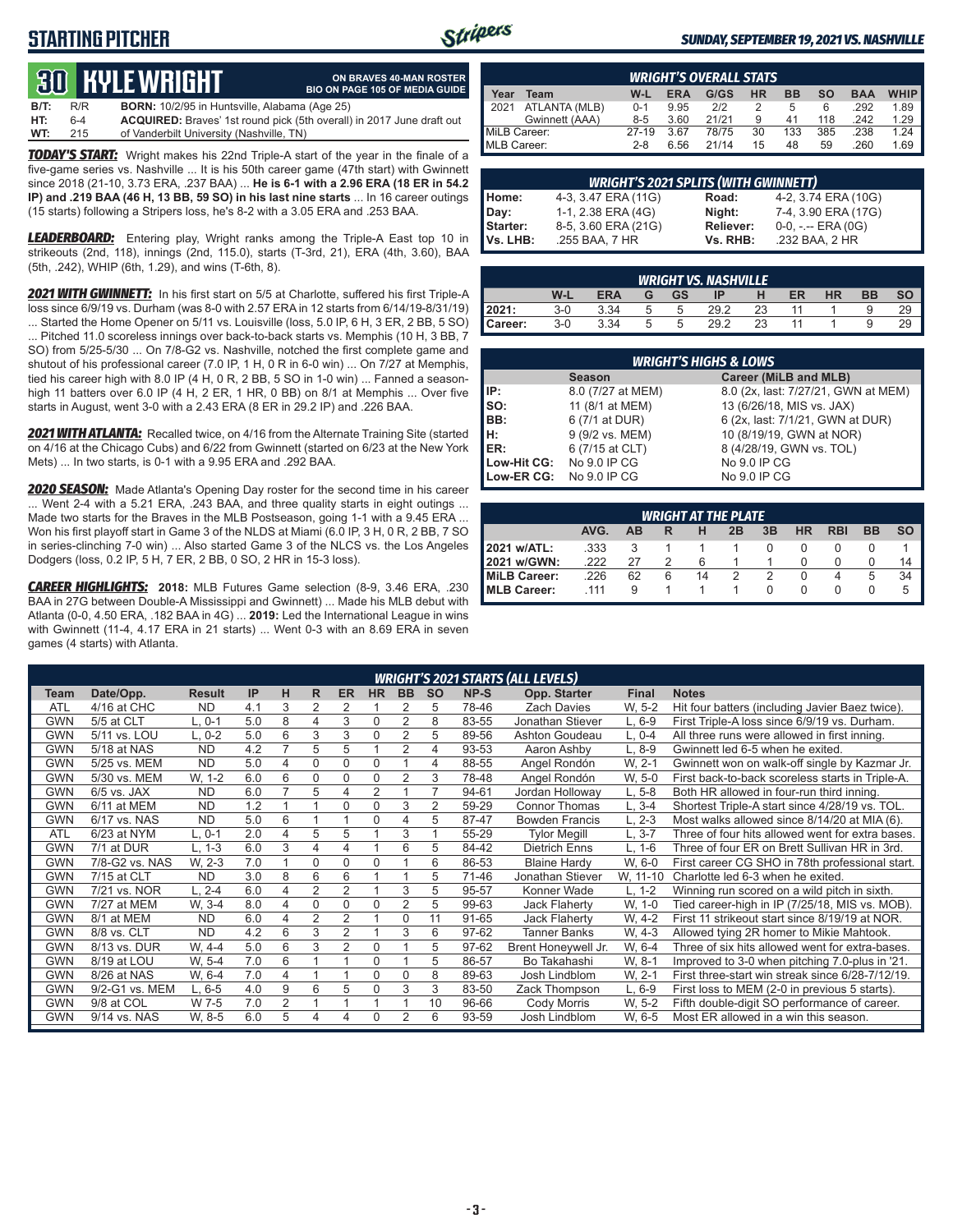## **PITCHING STAFF**



### *SUNDAY, SEPTEMBER 19, 2021 VS. NASHVILLE*

|                                                                                         | <b>STRIPERS PITCHING BREAKDOWN</b> |       |            |     |     |     |     |      |      |  |  |  |  |
|-----------------------------------------------------------------------------------------|------------------------------------|-------|------------|-----|-----|-----|-----|------|------|--|--|--|--|
| W-L<br><b>BB</b><br><b>HR</b><br><b>ERA</b><br><b>BAA</b><br><b>SO</b><br>ER<br>IP<br>R |                                    |       |            |     |     |     |     |      |      |  |  |  |  |
| Starters:                                                                               | $30 - 32$                          | 4 4 4 | 518.2      | 278 | 256 | 65  | 205 | 510  | .249 |  |  |  |  |
| Relievers:                                                                              | 37-19                              | 3.12  | 501.2      | 193 | 174 | 52  | 196 | 580  | .215 |  |  |  |  |
| l Total:                                                                                | 67-51                              | 3.79  | 1020.1 471 |     | 430 | 117 | 401 | 1090 | .233 |  |  |  |  |
| <b>Saves/Opp:</b> 30/46 (65.2%) Holds: 52 IR/Scored: 89/27 (30.3%)                      |                                    |       |            |     |     |     |     |      |      |  |  |  |  |

|            | <b>PITCHING BY MONTH</b> |            |       |     |     |           |           |           |                       |  |  |  |  |
|------------|--------------------------|------------|-------|-----|-----|-----------|-----------|-----------|-----------------------|--|--|--|--|
|            | W-L                      | <b>ERA</b> | IP    | R   | ER  | <b>HR</b> | <b>BB</b> | <b>SO</b> | <b>BAA</b>            |  |  |  |  |
| May:       | $14 - 10$                | 3.50       | 211.0 | 90  | 82  | 28        | 65        | 240       | .222 I                |  |  |  |  |
| June:      | $9 - 16$                 | 4.55       | 213.2 | 115 | 108 | 26        | 94        | 223       | $.263$ $\blacksquare$ |  |  |  |  |
| July:      | $17 - 11$                | 4.50       | 242.0 | 131 | 121 | 37        | 100       | 261       | .240                  |  |  |  |  |
| August:    | $18 - 7$                 | 2.99       | 216.2 | 81  | 72  | 15        | 90        | 223       | $.214$ $\blacksquare$ |  |  |  |  |
| September: | $9 - 7$                  | 3.09       | 137.0 | 54  | 47  | 11        | 52        | 143       | .218 I                |  |  |  |  |

|                     |           |            |                |               |          | <b>STRIPERS STARTING PITCHERS (14 IN 2021)</b> |                            |                                                    |
|---------------------|-----------|------------|----------------|---------------|----------|------------------------------------------------|----------------------------|----------------------------------------------------|
| <b>Pitcher</b>      | W-L       | <b>ERA</b> | <b>GS</b>      | QS            |          | <b>Team W-L Run Support</b>                    | <b>Last Gwinnett Start</b> | <b>Final Line</b>                                  |
| Anderson, lan       | $0 - 0$   | 3.68       | 4              | 0             | $3 - 1$  | 1.75 RPG (7 Tot.)                              | 8/24 at NAS (ND)           | 5.0 IP, 3 H, 1 R, 1 ER, 2 BB, 9 SO (90p/54s)       |
| Burrows, Thomas     | $0 - 0$   | 0.00       |                | $\Omega$      | $1 - 0$  | $0.00$ RPG $(0$ Tot.)                          | 7/21-G1 vs. NOR (ND)       | 1.0 IP, 0 H, 1 R, 0 ER, 3 BB, 2 SO (32p/13s)       |
| Davidson, Tucker    | $2 - 1$   | 0.90       | 3              | 3             | $2 - 1$  | 5.33 RPG (16 Tot.)                             | 5/23 at NAS (L)            | 6.0 IP, 1 H, 1 R, 1 ER, 1 BB, 9 SO, 1 HR (82p/51s) |
| De La Cruz, Jasseel | $0 - 3$   | 7.02       | 15             | $\Omega$      | $8 - 7$  | 2.27 RPG (34 Tot.)                             | 8/14 vs. DUR (L)           | 0.0 IP, 3 H, 3 R, 3 ER, 1 BB, 0 SO, 1 WP (19p/10s) |
| Elder, Bryce        | $2 - 2$   | 2.28       | 5              | 2             | $3 - 2$  | 1.80 RPG (9 Tot.)                              | $9/16$ vs. NAS (L)         | 5.0 IP, 1 H, 1 R, 0 ER, 4 BB, 6 SO, 1 WP (78p/48s) |
| Johnstone, Connor   | $1 - 7$   | 6.45       | 15             | $\Omega$      | $4 - 11$ | 1.67 RPG (25 Tot.)                             | 9/11 at COL (L)            | 4.0 IP, 6 H, 3 R, 3 ER, 0 BB, 2 SO, 2 HR (62p/42s) |
| Kingham, Nolan      | $0 - 4$   | 8.89       | 6              | $\Omega$      | $2 - 4$  | 1.33 RPG (8 Tot.)                              | 8/15 vs. DUR (L)           | 5.0 IP, 9 H, 6 R, 6 ER, 2 BB, 3 SO, 1 HR (93p/56s) |
| Muller, Kyle        | $5-3$     | 3.10       | 15             | 6             | $12 - 3$ | 4.00 RPG (60 Tot.)                             | 9/18 vs. NAS (L)           | 2.1 IP, 4 H, 4 R, 1 ER, 4 BB, 2 SO, 2 WP (75p/47s) |
| Roark, Tanner       | $0-0$     | 0.00       | 3              | $\Omega$      | $2 - 1$  | 2.67 RPG (8 Tot.)                              | 8/22 at LOU (ND)           | 2.0 IP, 2 H, 0 R, 2 BB, 1 SO, 1 WP (32p/17s)       |
| Rodriguez, Jose     | $6 - 4$   | 5.04       | 15             |               | $8 - 7$  | 2.80 RPG (42 Tot.)                             | 9/17 vs. NAS (L)           | 3.0 IP, 7 H, 4 R, 4 ER, 2 BB, 4 SO, 1 HR (70p/43s) |
| Toussaint. Touki    | $2 - 1$   | 4.32       | $\overline{4}$ | $\mathcal{P}$ | $2 - 2$  | 3.50 RPG (14 Tot.)                             | 7/13 at CLT (W)            | 6.0 IP, 3 H, 2 R, 2 ER, 3 BB, 7 SO, 1 HR (89p/54s) |
| Wilson, Bryse       | $4 - 2$   | 4.47       | 9              | 3             | $6 - 3$  | 3.00 RPG (27 Tot.)                             | 7/7 vs. NAS (ND)           | 5.0 IP, 8 H, 5 R, 5 ER, 2 BB, 2 SO, 2 HR (81p/50s) |
| Wright, Kyle        | $8 - 5$   | 3.60       | 21             | 8             | $12-9$   | 2.67 RPG (56 Tot.)                             | 9/14 vs. NAS (W)           | 6.0 IP, 5 H, 4 R, 4 ER, 2 BB, 6 SO, 1 HB (93p/59s) |
| Ynoa, Huascar       | $0-0$     | 4.32       | 2              | $\Omega$      | $2 - 0$  | 2.50 RPG (5 Tot.)                              | 8/11-G2 vs. DUR (ND)       | 4.2 IP, 4 H, 3 R, 3 ER, 4 BB, 7 SO, 1 WP (83p/51s) |
| Total:              | $30 - 32$ | 4.44       | 118            | 25            | 67-51    | 2.64 RPG (311 Tot.)                            |                            |                                                    |

|                     |         |            |    |           |                          |        |              |                    | RELIEF SUMMARY (CURRENT STRIPERS ONLY, GWINNETT STATS ONLY) |                         |
|---------------------|---------|------------|----|-----------|--------------------------|--------|--------------|--------------------|-------------------------------------------------------------|-------------------------|
| <b>Pitcher</b>      | W-L     | <b>ERA</b> | G  | <b>GF</b> | <b>HLD</b>               | SV/OPP | <b>IR/RS</b> | <b>Last Outing</b> | <b>Last Final Line</b>                                      | <b>Scoreless Streak</b> |
| Arano, Victor       | $1 - 2$ | 2.50       | 32 | 8         | 6                        | 2/4    | 6/1          | 9/14 vs. NAS       | Hold, 1.0 IP, 0 H, 0 R, 0 BB, 2 SO (16p/10s)                | 4G (4.2 IP)             |
| Biddle, Jesse (L)   | $1 - 1$ | 2.51       | 29 | 3         | 8                        | 1/2    | 10/3         | 9/17 vs. NAS       | 1.0 IP, 0 H, 0 R, 0 BB, 2 SO (18p/11s)                      | 1G (1.0 IP)             |
| Bradford, Chasen    | $4 - 0$ | 3.51       | 34 |           | 6                        | 0/1    | 4/4          | 9/17 vs. NAS       | 1.0 IP, 0 H, 0 R, 1 BB, 1 SO (24p/13s)                      | 7G (9.1 IP)             |
| Burrows, Thomas (L) | $3 - 1$ | 2.89       | 32 |           | 4                        | 0/1    | 18/6         | 9/18 vs. NAS       | 1.0 IP, 1 H, 0 R, 0 BB, 1 SO (19p/12s)                      | 3G (4.0 IP)             |
| De La Cruz, Jasseel | $1 - 0$ | 3.18       |    |           |                          | 0/0    | 0/0          | 9/18 vs. NAS       | 1.0 IP, 2 H, 1 R, 1 ER, 0 BB, 1 SO, 1 BK (18p/12s)          | -1G                     |
| Flaa, Jay           | $1 - 2$ | 5.58       | 28 |           | 2                        | 1/1    | 2/0          | 9/17 vs. NAS       | 1.0 IP, 1 H, 0 R, 1 BB, 1 SO (20p/11s)                      | 2G (4.0 IP)             |
| Hernandez, Daysbel  | $0 - 1$ | 7.94       | h  |           |                          | 0/1    | 3/0          | 9/16 vs. NAS       | 1.0 IP, 1 H, 0 R, 0 BB, 2 SO (16p/11s)                      | 2G (2.2 IP)             |
| Johnstone, Connor   | $2 - 0$ | 2.55       | 16 |           | $\overline{\phantom{a}}$ | 0/0    | 15/5         | 9/18 vs. NAS       | 2.2 IP, 3 H, 1 R, 1 ER, 0 BB, 1 SO (33p/25s)                | $-1G$                   |
| Kelley, Trevor      | $2 - 3$ | .67        | 34 |           |                          | 2/4    | 12/2         | 9/18 vs. NAS       | 1.0 IP, 0 H, 0 R, 0 BB, 2 SO (13p/8s)                       | 2G (2.0 IP)             |
| Lee, Dylan (L)      | $5-1$   | .58        | 34 |           | 6                        | 1/2    | 6/0          | 9/16 vs. NAS       | 1.0 IP, 0 H, 0 R, 0 BB, 1 SO (9p/6s)                        | 2G (2.0 IP)             |
| Lopez, Yoan         | $3 - 2$ | 2.93       | 30 |           | 5                        | 2/4    | 4/2          | 9/16 vs. NAS       | 1.0 IP, 1 H, 0 R, 0 BB, 1 SO, 1 BK (21p/15s)                | 6G (6.0 IP)             |
| Rodriguez, Jose     | $0 - 0$ | 3.60       |    |           | $\overline{\phantom{a}}$ | 0/0    | 0/0          | 5/26 vs. MEM       | 1.0 IP, 2 H, 1 R, 1 ER, 0 BB, 1 SO, 1 HR (13p/10s)          | $-2G$                   |
| Tomlin, Josh        | $0 - 0$ | 9.00       |    |           |                          | 0/0    | 0/0          | 9/17 vs. NAS       | 3.0 IP, 4 H, 3 R, 3 ER, 1 BB, 2 SO, 1 HR (49p/28s)          | $-1G$                   |
| Wilson, Brooks      | $0 - 0$ | 4.50       |    |           |                          | 1/1    | 0/0          | 9/18 vs. NAS       | 1.0 IP, 1 H, 0 R, 0 BB, 1 SO (13p/8s)                       | 1G (1.0 IP)             |

# **54 VICTOR ARANO** *- RHP - 26 YRS - COSAMALOAPAN, MEXICO*

**• 2021 with GWN: Is 1-1 with 0.93 ERA (2 ER in 19.1 IP), 1 SV, and .115 BAA (7 H, 7 BB, 26 SO) in 16G since 7/15** ... **5/14 vs. LOU:** Earned GWN's first save of 2021 (1.0 IP, 1 H in 2-1 win) ... **8/1 at MEM:** Earned first win (2.0 IP, 2 H, 0 R, 1 SO in 4-2 win).

- **• 2021 with ATL:** Recalled on 5/8, but did not pitch ... Optioned on 5/10 ... DFA'd and outrighted to Gwinnett on 6/6.
- **• 2020:** Was a member of Philadelphia's 60-man player pool, but spent the entire year at the Alternate Site in Lehigh Valley ... DFA'd by the Phillies on 1/18.
- **• 2019:** Limited to just 6G with Triple-A Lehigh Valley (2-0, 0.00 ERA in 3G) and Philadelphia (1-0, 3.86 ERA in 3G) ... Was on injured list from 4/20-end of season (right elbow inflammation).
- **• Acquired:** Claimed off waivers from Philadelphia (1/22/21) ... Originally signed by the Los Angeles Dodgers as a non-drafted free agent (4/4/13).
- **• MLB Career:** 3-2, 2.65 ERA, .224 BAA, 3 SV in 73G with Philadelphia (2017-19).

# **48 JESSE BIDDLE** *- LHP - 29 YRS - PHILADELPHIA, PA*

- **• 2021 with GWN: 6/23-8/21:** Went 0-0 with 0.60 ERA (1 ER in 15.0 IP) and .236 BAA (13 H, 9 BB, 29 SO) in 15G ... **9/1 vs. MEM:** Earned first win (1.0 IP, 1 H, 0 R, 0 BB, 2 SO in 3-2 victory) ... **9/3 vs. MEM:** Earned first save (2.0 IP, 3 H, 1 ER, 1 BB, 1 SO in 5-3 win).
- **• GWN Career:** 2-1, 2.23 ERA, .240 BAA, 2 SV (2-for-4) in 37G since 2018.
- **• 2021 with ATL:** Had his contract selected on 4/17, pitched in 8G with the Braves (0-0, 8.44 ERA, 10 ER in 10.2 IP) ... DFA'd on 5/17, outrighted to Gwinnett on 5/19.
- **• Spring Training:** 0-0, 3.00 ERA, .257 BAA, 2 SV in 9G with Cincinnati ... Released on 3/26 after re-signing as MiLB FA on 12/11/20.
- **• 2020:** Opened the year at Cincinnati's Alternate Training Site ... Contract selected on 8/25 (0-0, 0.00 ERA, 0 ER in 0.2 IP in 1G) ... Placed on 10-day injured list on 8/29 (left shoulder impingement) and missed the remainder of the year.
- **• Acquired:** MiLB FA (4/2/21) ... Originally Philadelphia's 1st-round pick (27th overall) in 2010 out of Germantown Friends High School (Philadelphia, PA).
- **• MLB Career:** 6-2, 5.07 ERA, .261 BAA, 1 SV in 99G with ATL (2018-19, 2021), SEA (2019), TEX (2019), CIN (2020).

# **28 CHASEN BRADFORD** *- RHP - 32 YRS - LAS VEGAS, NV*

- **• 2021 with GWN: In 7G since 8/20, has a 0.00 ERA (0 ER in 9.1 IP) despite a .297 BAA (11 H, 3 BB, 8 SO)** ... All 4 of his wins (4-0) have been 2.0-IP outings: 5/15 vs. LOU (1 H, 0 R, 2 SO), 6/16 vs. NAS (3 H, 1 ER, 3 SO), 6/24 at NOR (0 H, 0 R, 1 BB, 3 SO), and 7/31 at MEM (2.0 IP, 1 H, 1 ER, 1 SO) ... **5/7-6/13:** Posted team-best 16.0-IP scoreless streak over 10G (6 H, 3 BB, 12 SO).
- **• 2020:** Re-signed by Seattle to an MiLB deal on 1/15, but was not included on the Mariners' 60-man player pool ... Did not play.
- **• 2019:** Split time between Seattle (0-0, 4.86 ERA, 1 SV in 12G) and Triple-A Tacoma (0-0, 6.75 ERA, 1 SV in 5G).
- **• Acquired:** MiLB FA (3/15/21) ... Originally the New York Mets' 35th round pick in 2011 out of the University of Central Florida.
- **• MLB Career:** 7-0, 3.89 ERA, .253 BAA, 1 SV in 86G with NYM, SEA (2017-19).

# **49 THOMAS BURROWS** *- LHP - 27 YRS - FLORENCE, AL*

- **• 2021 with GWN: 6/20-8/17:** Went 2-0 with a 0.84 ERA (2 ER in 21.1 IP), 1.17 WHIP, and .139 BAA (10 H, 15 BB, 31 SO) in 16G (1 start) ... **7/21-G2 vs. NOR:** Made the first start of his pro career (ND, 1.0 IP, 0 H, 1 R, 0 ER, 3 BB, 2 SO) ... **8/17 at LOU:** Improved to 3-0 (1.2 IP, 1 H, 0 R, 1 BB, 1 SO) in 4-2 win.
- **• GWN Career:** 4-2, 3.68 ERA, .197 BAA, 6 SV (6-for-8) in 60G (1 start) since 2019.
- **• 2020:** Was an NRI to Spring Training, but not included on 60-man player pool.
- **• 2019:** Went 2-4 with a 4.42 ERA, .221 BAA, and 7 saves (7-for-9) in 43G between Double-A Mississippi and Gwinnett ... Stranded 16 of 17 inherited runners with the Stripers (94.1%) ... Won Atlanta's Bill Lucas Award for community service.
- **• Acquired:** Via trade with Seattle (1/11/17) ... Originally the Mariners' 4th-round pick in 2016 out of the University of Alabama.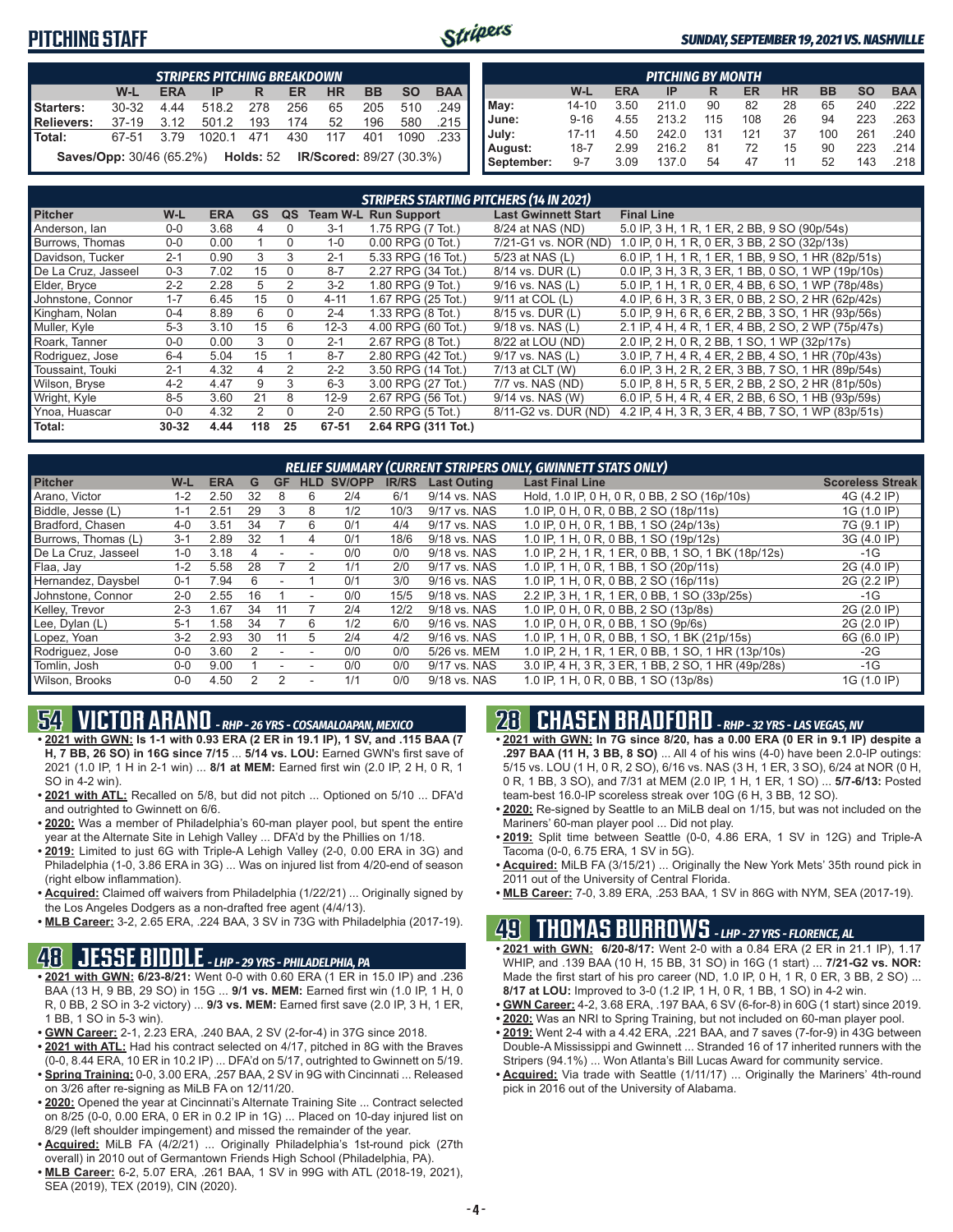### **60 JASSEEL DE LA CRUZ** *- RHP - 24 YRS - HATO MAYOR, D.R.* **• Prospecting:** #22 (Braves Top 30).

- **• 2021 with GWN:** Has pitched as a starter (0-3, 7.02 ERA, .284 BAA in 15G) and reliever (1-0, 3.18 ERA, .200 BAA in 4G) during his Triple-A debut ... **5/11-5/19:** Posted an 8.0-IP scoreless streak (2 H, 0 BB, 9 SO) over 3G (2 starts) ... **6/1 vs. JAX:** Had his best start of the year in a no-decision (5.0 IP, 3 H, 1 R, 1 ER, 3 BB, 6 SO) ... **7/10 vs. NAS:** Earned his first career Triple-A win in relief (3.0 IP, 0 H, 0 R, 3 BB, 3 SO in 8-4 victory) ... **8/16-9/15:** Was on the Injured List.
- **• 2021 with ATL:** Recalled on 5/8, but did not make his MLB debut before being optioned back to Gwinnett on 5/10.
- **• Spring Training:** 0-0, 27.00 ERA, .500 BAA, 1 SV in 3G with Atlanta.
- **• 2020:** Was on Atlanta's 60-man player pool, spent most of the year at the Alternate Training Site at Coolray Field ... Recalled by the Braves for the first time in his career on 9/15, but did not make his MLB debut (optioned on 9/16).
- **• 2019:** Went 7-9 with a 3.25 ERA and .212 BAA in 25 games (24 starts) across three levels (ROM, FLA, MIS) ... Named the Florida State League Pitcher of the Week on 5/19 after tossing the first no-hitter in Advanced-A Florida FireFrogs history on 5/18 vs. Jupiter (9.0 IP, 2 BB, 4 SO, 89 pitches in 12-0 win).
- **• Acquired:** NDFA (6/1/15) out of Hato Mayor, Dominican Republic.

## **45 JAY FLAA** *- RHP - 29 YRS - BISMARCK, ND*

- **• 2021 with GWN: 5/13-6/24:** Did not allow an ER over his first 10G (1 R in 11.0 IP, 7 H, 9 BB, 15 SO, .171 BAA) ... **7/18 at CLT:** Earned his first save with GWN, tossing 1.0 IP (1 H, 1 ER, 0 BB, 2 SO) in a come-from-behind 13-12 victory ... **8/3 vs. CLT:** Earned first win with GWN (1.0 IP, 1 H, 0 R, 1 BB, 1 SO in 4-2 win).
- **• 2021 with ATL:** From 5/23-5/30, went 0-0 with a 27.00 ERA (4 ER in 1.1 IP) in 1G ... Outrighted to Gwinnett on 7/13.
- **• 2021 with BAL:** Selected by Baltimore on 4/26 and made his MLB debut on 4/27 vs. the NY Yankees (1.1 IP, 2 BB, 1 SO, struck out Aaron Judge) ... Optioned on 4/28, appeared in 1G with Triple-A Norfolk (0-0, 16.20) ... DFA'd on 5/8.
- **• Spring Training:** 0-0, 3.38 ERA, .200 BAA, 0 SV in 3G with Baltimore.
- **• 2020:** Was not on Baltimore's 60-man player pool, did not play.
- **• 2019:** Went 2-5 with a 4.69 ERA, .256 BAA, and 5 SV in 40G (3 starts) between Double-A Bowie and Norfolk (2-3, 5.24 ERA, 4 SV in 29G during Triple-A debut).
- **• Acquired:** Claimed off waivers from Baltimore (5/11/21) ... Originally the Orioles' 6th-round pick in 2015 out of North Dakota State University (Fargo, ND).
- **• MLB Career:** 0-0, 13.50 ERA, .300 BAA in 2G with Baltimore, Atlanta (2021).

## **36 DAYSBEL HERNANDEZ** *- RHP - 25 YRS - SANDINO, CUBA*

- **• MLB.com Prospect Ranks:** #27 (Braves Top 30).
- **• 2021 with GWN:** Was part of Gwinnett's Opening Night roster and made his Triple-A debut, going 0-1 with a 9.64 ERA and .235 BAA in 5G from 5/5-5/21 ... Transferred to Double-A Mississippi on 5/25 ... Rejoined Gwinnett on 9/14.
- **• 2021 with MIS:** Went 3-1 with a 2.76 ERA, .200 BAA, and 3 SV (3-for-5) in 26G from 5/25-9/12 ... Over his final 16G from 7/1-9/12, posted a 1.33 ERA (3 ER in 20.1 IP) and .164 BAA ... **7/10 vs. PNS:** Tossed final 2.0 IP of combined no-hitter (Bryce Elder threw 7.0 hitless IP) in 6-0 victory.
- **• Spring Training:** 0-0, 9.00 ERA, .353 BAA, 0 SV in 6G with Atlanta.
- **• 2020:** Was not on the Braves' 60-man player pool ... Participated in Atlanta's Instructional League at Coolray Field in October.
- **• 2019:** Spent entire season with Advanced-A Florida, going 5-2 with a 1.71 ERA, .184 BAA, and 7 SV (7-for-10) in 35G ... Named MiLB.com Braves Org. All-Star.
- **• Acquired:** NDFA (9/13/17) out of Sandino, Cuba.

# **51 CONNOR JOHNSTONE** *- RHP - 26 YRS - SAN DIEGO, CA*

- **• 2021 with GWN: Is 2-0 with 2.55 ERA and .186 BAA in 16G in relief** (1-7, 6.45 ERA, .297 BAA in 15 starts) ... **5/4-5/8:** Threw 8.0 scoreless IP over his first 2 outings, including a 5.0-inning spot start (win, 1 H, 0 BB, 5 SO) on 5/8 at CLT ... **7/15-8/5:** Went 2-0 with 1.59 ERA (2 ER in 11.1 IP) and .158 BAA in 8G (1GS).
- **• GWN Career:** 7-7, 4.93 ERA, .263 BAA, 0 SV in 43G (19 starts) since 2018.
- **• Spring Training:** 0-1, 4.76 ERA, .273 BAA, 1 SV in 6G with Atlanta (NRI).
- **• 2020:** Was an NRI to Braves Spring Training, but not on 60-man player pool.
- **• 2019:** With Double-A Mississippi and Gwinnett, went 7-4 with a 4.24 ERA, .296 BAA, and 1 SV in 35G (7 starts) ... His 7 wins ranked T-8th in the Braves org.
- **• Acquired:** Braves 21st-round pick in 2017 out of Wake Forest University.
- **• Local Product:** Played baseball at Roswell High School (Roswell, GA).

|                | <b>SCORELESS INNINGS STREAKS (15-PLUS INNINGS)</b> |                                     |                         |  |  |  |  |  |  |  |  |  |
|----------------|----------------------------------------------------|-------------------------------------|-------------------------|--|--|--|--|--|--|--|--|--|
| <b>Pitcher</b> | Length                                             | <b>Dates</b>                        | <b>Stats</b>            |  |  |  |  |  |  |  |  |  |
| Bradford, C.   | 16.0 IP                                            | 5/7-6/13 (10G)                      | 6 H. 3 BB. 12 SO        |  |  |  |  |  |  |  |  |  |
|                |                                                    | <b>PITCHER AWARDS &amp; HONORS</b>  |                         |  |  |  |  |  |  |  |  |  |
| <b>Pitcher</b> |                                                    | <b>Award/Date</b>                   | <b>Stats</b>            |  |  |  |  |  |  |  |  |  |
| Wilson, B.     |                                                    | AAA East Pitcher of Week (6/28-7/4) | 0-0, 7.0 IP, 0 ER, 7 SO |  |  |  |  |  |  |  |  |  |

# **43 TREVOR KELLEY** *- RHP - 27 YRS - PROVIDENCE, RI*

- **• 2021 with GWN: Is 2-1 with 0.86 ERA (3 R, 2 ER in 21.0 IP), 2 SV, .145 BAA (10 H, 9 BB, 29 SO) over 20G since 7/11** ... **5/12-6/27:** Allowed runs in just 2 of 13G for a 1.72 ERA (3 ER in 15.2 IP, 13 H, 6 BB, 15 SO, .241 BAA) ... **9/4 vs. MEM:** Earned first save (2.0 IP, 0 H, 0 R, 0 BB, 3 SO in 5-2 win).
- **• Spring Training:** Did not pitch in Chicago Cubs' MLB camp ... Released on 4/23.
- **• 2020:** Pitched in 4G with Philadelphia, going 0-0 with a 10.80 ERA ... Outrighted on 8/14 and spent the rest of the season at the Phillies Alternate Site.
- **• 2019:** In 52G with Triple-A Pawtucket, went 5-5 with a 1.79 ERA, .216 BAA, and 12 SV ... Was an International League Midseason and Postseason All-Star and a *BA* Triple-A All-Star ... Led IL in appearances and was T-1st in saves ... Made MLB debut on 7/2 at Toronto and logged 10G with Boston (0-3, 8.64 ERA).
- **• Acquired:** MiLB FA (4/28/21) ... Originally Boston's 36th-round pick in 2015 out of the University of North Carolina at Chapel Hill.
- **• MLB Career:** 0-3, 9.26 ERA, .347 BAA, 0 SV in 14G with BOS (2019), PHI (2020).

# **58 DYLAN LEE** *- LHP - 27 YRS - DINUBA, CA*

- **• 2021 with GWN: Is 3-1 with 0.44 ERA (2 R, 1 ER in 20.2 IP), 1 SV, .153 BAA (11 H, 3 BB, 28 SO) in 17G since 7/18** ... **5/4 at CLT:** Earned the win in his Stripers' debut (2.0 IP, 1 H, 1 R, 0 ER, 0 BB, 3 SO in 10-9 win in 12 innings) ... **6/11 at MEM:** Recorded his first pro hit, a double (1-for-2, R) ... **5/26-7/9:** Had a 1.65 ERA (3 ER in 16.1 IP, 9 H, 2 BB, 12 SO) and .161 BAA over 12G ... **8/18 at LOU:** Earned his first save with the Stripers (1.0 IP, 0 H, 0 R, 0 BB, 1 SO in 4-1 win) ... **7/31-9/3:** Pitched 13.1 scoreless IP over 10G (4 H, 1 BB, 18 SO), going 2-0 with 1 SV.
- **• Spring Training:** 0-0, 0.00 ERA, 0 SV in 2G with Miami ... Released on 3/29.
- **• 2020:** Was a non-roster invite to Marlins Spring Training, but was not on Miami's 60-man player pool ... Did not play.
- **• 2019:** Logged 45G between Double-A Jacksonville (0-3, 1.91 ERA, .176 BAA, 13 SV in 32G) and Triple-A New Orleans (1-3, 4.71 ERA, .329 BAA, 0 SV in 13G).
- **• Acquired:** MiLB FA (4/15/21) ... Originally Miami's 10th-round pick in 2016 out of Cal State Fresno.

# **55 YOAN LOPEZ** *- RHP - 28 YRS - NUEVA GERONA, CUBA*

- **• 2021 with GWN: Is 1-0 with 1.50 ERA (4 R, 3 ER in 18.0 IP), 2 SV, and .159 BAA (10 H, 4 BB, 20 SO) in 17G since 7/18** ... **7/18-8/21:** Went 1-0 with 0.82 ERA (1 ER in 11.0 IP) and .162 BAA (6 H, 4 BB, 13 SO) in 10G ... **8/11-G2 vs. DUR:** Tallied his first save with the Stripers (1.0 IP, H, 0 R, 3 BB, 2 SO), leaving bases loaded in 5-3 win.
- **• 2021 with ARI:** Began the season on Arizona's Opening Day roster ... In 2 stints, went 0-0 with a 6.57 ERA (9 ER in 12.1 IP) and 0 SV (0-for-3) in 13G ... DFA'd on 5/20, traded to Atlanta on 5/22 and optioned to Gwinnett.
- **• Spring Training:** 1-0, 4.91 ERA, .214 BAA, 0 SV in 8G with Arizona.
- **• 2020:** In 20G with Arizona, went 0-1 with a 5.95 ERA, .269 BAA, and 2 holds.
- **• 2019:** Set MLB career highs in G (70) and holds (21), going 2-7 with a 3.41 ERA, .232 BAA, and 1 SV (1-for-4) with the D-backs.
- **• Acquired:** Via trade with Arizona in exchange for CF Deivi Estrada (5/22/21) ... Originally signed by the D-backs as a NDFA out of Cuba (1/16/15).
- **• MLB Career:** 2-8, 4.25 ERA, .252 BAA, 1 SV in 113G with Arizona (2018-21).

# **33 JOSH TOMLIN** *- RHP - 36 YRS - TYLER, TX*

- **• MLB Rehab:** Assigned to rehab with Gwinnett on 9/17 ... On Atlanta's 10-day IL since 8/31 (neck strain) ... Is 0-0 with a 9.00 ERA (3 ER in 3.0 IP) in 1G.
- **• 2021 with ATL:** In 34G in relief, is 4-0 with a 6.85 ERA, 1.56 WHIP, and .337 BAA Went 1-0 with a 0.96 ERA and .182 BAA in 8G in June.
- **• 2020 with ATL:** In 2nd season with the Braves, went 2-2 with a 4.76 ERA, 1.21 WHIP, and .263 BAA in 17G (5 starts) ... Logged 2G in relief during the Postseason, going 0-0 with a 10.13 ERA and .364 BAA.
- **• Acquired:** Signed as a MLB Free Agent (3/21/19) ... Re-signed twice, on 2/12/20 and 11/11/20 ... Originally Cleveland's 19th-round pick in 2006 (Texas Tech).
- **• MLB Career:** 69-56, 4.78 ERA, .274 BAA, 2 SV in 285G (150 starts) with Cleveland (2010-18) and Atlanta (2019-21) ... Appeared in 4 Postseasons (2016- 17 with CLE, 2019-20 with ATL), going 3-1 with a 4.00 ERA in 10G (4 starts).

# **56 BROOKS WILSON** *- RHP - 25 YRS - LAKELAND, FL*

- **• 2021 with GWN: 9/14 vs. NAS:** Made his Triple-A debut, earning the save (1.0 IP, 1 H, 1 ER, 1 BB, 1 SO, induced game-ending 5-4-3 DP in 6-5 victory).
- **• 2021 with MIS:** In 33G with the M-Braves, went 3-1 with a 2.45 ERA, .201 BAA, and 5 SV (5-for-9) ... Went at least 2.0 IP in 8 outings ... **5/7-5/23:** Did not allow a run over his first 5G (8.2 IP) at the Double-A level ... **5/7-6/29:** Went 2-1 with a 1.61 ERA, .158 BAA, and 1 SV (1-for-3) in 14G ... **9/3-9/12:** Posted a 1.80 ERA (1 ER in 5.0 IP), .167 BAA, and 2 SV (2-for-2) over his final 5G.
- **• 2020:** Was not on the Braves' 60-man player pool, did not play.
- **• 2019:** Spent the entire year with Advanced-A Florida, going 4-3 with a 2.47 ERA, 1.20 WHIP, and .240 BAA in 24G (11 starts) ... Went 3-3 with a 2.60 ERA in his 11 starts, including his first career CG on 8/29 at Charlotte (loss, 6.0 IP, 8 H, 4 R, 3 ER, 0 BB, 5 SO) ... In 13 relief outings, was 1-0 with a 2.16 ERA.
- **• Acquired:** Braves 7th-round pick in 2018 out of Stetson University (DeLand, FL).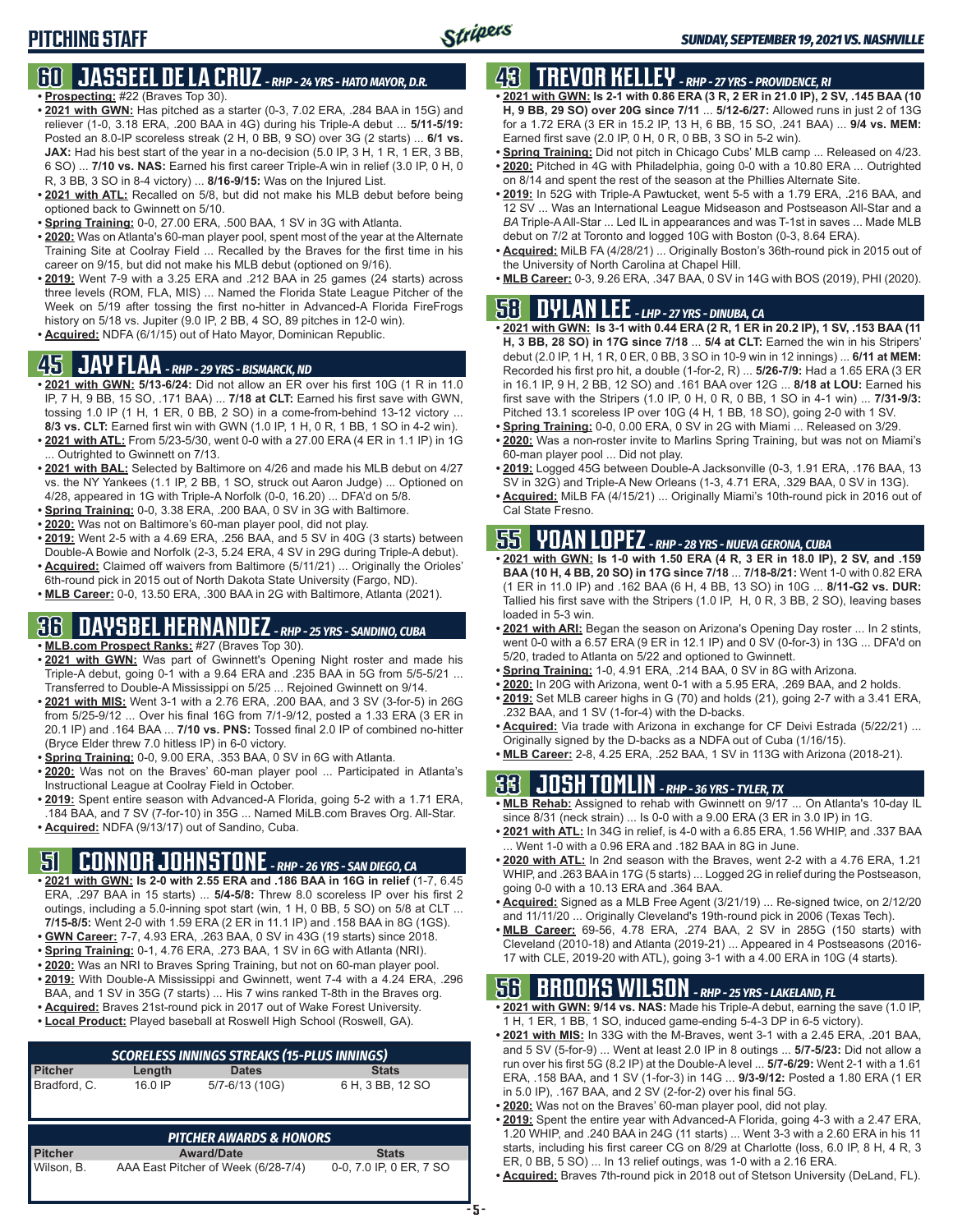# **17 JOHAN CAMARGO** *- INF - 27 YRS - PANAMA CITY, PANAMA*

*SEASON WITH GWN:*.318, 16 HR, 60 RBI, 0 SB, .926 OPS *HIT STREAK:* 6G (10-21)

### *9/18 vs. NAS:* 2-2, 2B, HR, R, 2 RBI *SERIES:* .462 (6-13), 2B, 3B, HR, 4 RBI

**BATTERS**

- **• Leaderboard:** Entering 9/19, ranks among Triple-A East top 10 in batting (3rd, .318), OBP (3rd, .395), hits (3rd, 115), runs (5th, 66), total bases (5th, 192), OPS (6th, .926), triples (T-9th, 4), SLG (10th, .530), and RBI (T-10th, 60).
- **• 2021 with GWN: 5/8 at CLT:** Notched first career multi-HR game (2-for-4, 2 HR, 2 RBI) ... **6/5 vs. JAX:** Started 5-4-3 triple play, GWN's first since 5/28/19 at TOL ... **7/18 at CLT:** Hit a 2-out, 2-run HR (#8) in 9th for a 12-11 lead (GWN had trailed 11-3) ... **7/30 at MEM:** Tallied season-high 4 RBI (2-for-4, 2B, HR #9) in 8-7 win ... **7/22-8/14:** Posted team-best 20G on-base streak (.347, 26-for-75, 4 2B, 2 3B, 2 HR, 14 R, 14 RBI, 6 BB, .924 OPS) ... **9/4 vs. MEM:** Matched season high with 4 RBI (2-for-3, HR #15) in 5-2 victory ... **9/4-9/9:** Posted 5-straight multi-hit games (.579, 11-for-19, 2 2B, 1 HR, 1 R, 5 RBI, 1.442 OPS).
- **• Gwinnett Career:** Has hits in 115 of 153G (75.2%) since 2017, batting .328 (191 for-582, 38 2B, 5 3B, 25 HR, 99 R, 102 RBI, 1 SB, .934 OPS).
- **• 2021 with ATL:** In 6 stints with the Braves, batting .000 (0-for-16, 1 R) in 15G.
- **• 2020:** Made Braves' Opening Day roster and batted .200 (8 2B, 4 HR, 16 R, 9 RBI) in 35G ... Added to the NLCS roster in place of injured Adam Duvall prior to Game 2 and played in 4G (.250, 2-for-8, 1 2B, 1 RBI).
- **• Acquired:** NDFA (7/2/10) out of Panama City, Panama.
- **• MLB Career:** .257, 68 2B, 4 3B, 34 HR, 144 RBI, 2 SB in 364G with Atlanta (2017- 21) ... Played in 2018 and 2020 Postseasons (.087, 1 2B, 1 RBI in 8G).

# **9 RYAN CASTEEL** *- 1B/C - 30 YRS - CHATTANOOGA, TN*

*SEASON WITH GWN:*.238, 7 HR, 25 RBI, 0 SB, .768 OPS *HIT STREAK:* -1G (0-1) *9/18 vs. NAS:*DNP *SERIES:* .000 (0-1)

- **• 2021 with GWN: 5/15-5/18:** Had 6 RBI in 3G span, including 5/15 vs. LOU (1 for-2, GW 3-run 2B, 3 RBI) and 5/16 vs. LOU (1-for-3, HR, 2 RBI) ... **6/2 vs. JAX:** Notched pinch-hit 2-run double ... **6/3 vs. JAX:** Hit pinch-hit 2-run HR (#2) ... **6/24 at NOR:** Crushed game-winning grand slam (#3) in 6-2 victory (1-for-4, 4 RBI), his 2nd career slam (first since 7/20/13 with Adv-A Modesto) ... **8/8-G2 vs. CLT:** Homered for the first time since 6/24 (#4), a decisive 2-run shot in 8-2 victory ... **9/9 at COL:** Blasted a solo HR (#6) for lone run in a 1-0 win.
- **• 2020:** Was not on the Braves' 60-man player pool ... Did not play.
- **• 2019:** Played 118G with Double-A Mississippi, batting .263 (21 2B, 2 3B, 21 HR, 73 RBI, .811 OPS) ... Ranked 2nd in the Southern League in homers and RBI, 3rd in slugging (.477) ... Was his 2nd career 20-homer season (hit 22 in 2013).
- **• Acquired:** MiLB FA (3/14/21) ... Originally Colorado's 17th-round pick in 2010 out of Cleveland State Community College (Cleveland, TN).

### **12 TRAVIS DEMERITTE** *- OF - 26 YRS - NEW YORK, NY*

*SEASON WITH GWN:*.296, 20 HR, 53 RBI, 7 SB, .986 OPS *HIT STREAK:* -1G (0-1) *9/18 vs. NAS:*PH, 0-1 *SERIES:* .364 (4-11)

- **• Leaderboard:** Entering 9/19, ranks T-9th in Triple-A East in homers (20).
- **• 2021 with GWN: 5/4 at CLT:** Tallied 5 RBI (3-for-6, HR) to set GWN Opening Night record ... **6/2-7/21:** Posted 10G hitting streak (.372, 16-for-43, 2 2B, 3 HR, 10 R, 8 RBI, 1.041 OPS) ... **6/10-7/10:** Was on the Injured List ... **7/17-7/25:** Hit 3 grand slams in 7G span, raising his career total to 6 (4 with GWN) ... **7/27 at MEM:** Homered for 3rd straight game, GW solo blast (#12) in 1-0 win ... **8/21 at LOU:** Matched a season high with 4 hits (4-for-4, 3-run HR, 2 R, 4 RBI) ... **9/12 at COL:** Hit 20th HR of the year (1-for-5, 3 RBI), becoming 3rd player in GWN history with two 20-HR seasons (Ernesto Mejia in 2012-13, Stefan Gartrell in 2011-12).
- **• Gwinnett Career:** Has reached base in 145 of 168G (86.3%) since 2019, batting .290 (166-for-572, 40 2B, 2 3B, 40 HR, 116 R, 126 RBI, 11 SB, .962 OPS).
- **• 2020:** Hit .172 with 1 2B, 4 RBI in 18G with Detroit ... DFA'd on 2/5/21.
- **• 2019:** Made his Triple-A debut with Gwinnett and was an IL All-Star (.286, 20 HR, 73 RBI, .944 OPS in 96G) ... Traded to Detroit on 7/31, made his MLB debut (.225, 3 HR, 10 RBI in 48G).
- **• Acquired:** Off Waivers from Detroit (2/12/21) ... Originally Texas' 1st-round pick (30th overall) in 2013 out of Winder-Barrow High School (Winder, GA).
- **• MLB Career:** .217, 8 2B, 2 3B, 3 HR, 14 RBI, 3 SB with Detroit (2019-20).

# **18 PHILLIP ERVIN** *- OF - 29 YRS - MOBILE, AL*

*SEASON WITH GWN:*.197, 7 HR, 26 RBI, 11 SB, .637 OPS *HIT STREAK:* -3G (0-6)

*9/18 vs. NAS:*0-4 *SERIES:* .000 (0-6)

- **• 2021 with GWN: 6/2 vs. JAX:** Hit decisive 3-run HR (#1) and tallied season-high 4 RBI (1-for-4, R) ... **6/13 at MEM:** Belted game-tying 2-run HR (#2) with 2 outs in the 9th of an eventual 7-6 loss (1-for-3, 1 R, 2 RBI) ... **7/7 vs. NAS:** Clubbed game-tying 2-run pinch-hit HR (#5, 1-for-1, 2 RBI) ... **8/1 at MEM:** Lined GWRBI single with 2 outs in 9th inning in 4-2 win (1-for-2, RBI) ... **9/3 vs. MEM:** Launched 2nd pinch-hit homer of the year (solo, 1-for-1, 1 RBI).
- **• 2020:** Between Cincinnati and Seattle, hit .149 with 3 2B, 4 RBI, 1 SB in 37G ... DFA'd by the Reds (8/28), Mariners (12/16), and Chicago Cubs (2/20/21).
- **• Acquired:** Off waivers from the Chicago Cubs (2/22/21) ... Originally Cincinnati's 1st-round pick (27th overall) in 2013 out of Samford University (Homewood, AL).
- **• MLB Career:** .247, 26 2B, 8 3B, 17 HR, 68 RBI, 15 SB in 237G with CIN, SEA (2017-20) ... Tallied 7 of his 8 career triples in 2019 (ranked 7th in NL).

# **7 MAIKEL FRANCO** *- INF - 29 YRS - AZUA, D.R.*

*SEASON WITH GWN:*.125, 0 HR, 0 RBI, 0 SB, .347 OPS *HIT STREAK:* 1G (1-1) *9/18 vs. NAS:*PH, 1-1, R *SERIES:* .125 (1-8)

- **• 2021 with GWN:** Joined on 9/8, made ATL org. debut on 9/16 vs. NAS (0-for-4).
- **• 2021 with BAL:** Signed a MLB deal on 3/16 ... Hit .210 (22 2B, 11 HR, 31 R, 47 RBI, .608 OPS) in 104G ... Hit season-best .269 (6 2B, 4 HR, 12 R, 17 RBI, .768 OPS) in 26G in June ... Released on 8/25.
- **• 2020 with KC:** Signed a MLB deal with Kansas City on 12/27/19 ... In lone season with the Royals, hit .278 (16 2B, 8 HR, 23 R, 38 RBI, 1 SB, .778 OPS) in 60G.
- **• Acquired:** MiLB FA (8/31/21) ... Originally a NDFA with Philadelphia (1/13/10).
- **• Triple-A History:** With Lehigh Valley (2014-15, 2019), hit .272 (47 2B, 6 3B, 22 HR, 84 R, 108 RBI, 5 SB, .765 OPS) in 178G.
- **• MLB Career:** .246, 148 2B, 4 3B, 121 HR, 428 RBI, 4 SB in 820G with PHI (2014- 19), KC (2020), BAL (2021) ... In 6 years with Phillies, hit .249 with 102 HR, 343 RBI (had 20-plus HR in 3-straight years from 2016-18).

# **8 RYAN GOINS** *- INF - 33 YRS - TEMPLE, TX*

| <b>SEASON WITH GWN:</b> .231, 6 HR, 34 RBI, 2 SB, .645 OPS 1                 | <b>HIT STREAK:</b> $1G(1-4)$        |
|------------------------------------------------------------------------------|-------------------------------------|
| <b>9/18 vs. NAS: 1-4</b>                                                     | <b>SERIES:</b> .273 (3-11), HR, RBI |
| <b>COOL</b> ILL OWNER FILED OF THE ORDER HIS CALLED STILL SERVICE OF A FILED |                                     |

- **• 2021 with GWN: 5/4 at CLT:** Hit Gwinnett's first HR of the season (solo, 2-for-5, RBI) ... **5/12 vs. LOU:** Set season highs for hits (3-for-4) and RBI (3) ... **6/18-6/29:** Posted season-best 8G hitting streak (.400, 10-for-25, 1 2B, 3 R, 6 RBI) ... **7/4 at DUR:** Homered for the first time since Opening Night (2-run, #2, 1-for-4, 2 RBI) ... **8/13 vs. DUR:** Clubbed 2-run HR (#4) in 8th inning for decisive runs in 6-4 victory (2-for-4, 2 R, 2 RBI) ... **8/6-8/17:** In his first 8G since returning from the Olympics, hit .304 (7-for-23, 3 HR, 5 R, 6 RBI, .987 OPS).
- **• Tokyo Olympics:** Was on GWN's Temporary Inactive List while playing for Mexico in this year's Olympics ... Hit .250 (1-for-4, R, RBI) in 2G (MEX went 0-3).
- **• Triple-A Career:** Has played for BUF (2013-16), LHV (2018), CLT (2019), and GWN (2021) ... Was teammates with MGR Matt Tuiasosopo in 2014 with BUF.
- **• 2020:** Played in 14G with the Chicago White Sox, batting .000 (0-for-9, 4 R) ... Spent most of the year at the Alternate Training Site in Schaumburg, IL.
- **• Acquired:** MiLB FA (2/25/21) ... Originally Toronto's 4th-round pick in 2009 out of Dallas Baptist University (Dallas, TX).
- **• MLB Career:** .228, 71 2B, 12 3B, 22 HR, 158 RBI in 555G with TOR, KC, CWS (2013-20) ... Played for TOR in 2015-16 Postseasons (.146, 1 HR, 5 RBI in 14G).

## **5 TERRANCE GORE** *- OF - 30 YRS - MACON, GA*

*SEASON WITH GWN:*.231, 0 HR, 1 RBI, 17 SB, .721 OPS *HIT STREAK:* -1G (0-3) *9/18 vs. NAS:*DNP *LAST SERIES (at COL):* .200 (1-5), SB

- **• 2021 with GWN:** Is 17-for-21 (80.9%) in stolen base attempts, including a pair of 2-steal games (5/18 at NAS, 6/18 vs. NAS) ... **6/9-G2 at MEM:** Stole 3rd and scored winning run in 8th inning of 3-1 victory ... **7/10 vs. NAS:** Notched seasonhigh 3 hits (3-for-3, 2B, R).
- **• 2020:** Logged 2G in his lone season with the Los Angeles Dodgers (0 PA).
- **• Acquired:** MiLB FA (2/18/21) ... Originally Kansas City's 20th-round pick in 2011 out of Gulf Coast Community College (Panama City, FL).
- **• MLB Career:** .224, 2 2B, 1 3B, 0 HR, 1 RBI, 40 SB in 102G with KC, CHC, LAD (2014-20) ... Played in the Postseason with KC (2014-15) and CHC (2018), going 0-for-2 with 3 R, 5 SB ... Won World Series with the Royals in 2015.

## **4 SEAN KAZMAR JR.** *- INF - 37 YRS - VALDOSTA, GA*

| <b>SEASON WITH GWN:</b> .217, 9 HR, 26 RBI, 3 SB, .629 OPS                      | <b>HIT STREAK:</b> $-3G(0-6)$ |
|---------------------------------------------------------------------------------|-------------------------------|
| 9/18 vs. NAS: PH. 0-1                                                           | <b>SERIES:</b> .100 (1-10)    |
| $\sim$ Current Consent Deffine 000 (074 for OEED 400 OD 40.0 D 40.11D 000 D 000 |                               |

- **• Gwinnett Career:** Batting .263 (674-for-2559, 136 2B, 12 3B, 46 HR, 308 R, 296 RBI, 26 SB) in 748G over 8 seasons ... Leads in career G, AB, H, TB (972), 2B, R, RBI ... Ranks 2nd in career 3B (12) ... Ranks 3rd in career HR (46).
- **• Braves Records:** Owns Atlanta Braves Triple-A records for career hits (passed Larry Whisenton's 657 on 7/31 at MEM) and at-bats (passed Chico Ruiz's 2,510 on 8/22 at LOU) ... Is 2nd in doubles (136), 3rd in games (748), 4th in RBI (296).
- **• 2021 with GWN: 5/25 vs. MEM:** Lined a walk-off single in the 9th for a 2-1 win, his first career walk-off RBI with GWN ... **7/8-G1 vs. NAS:** Passed Joey Terdoslavich for 3rd on GWN career HR list (#42, 1-for-3, 2 RBI) ... **7/22 vs. NOR:** Passed Damon Hollins for 2nd on ATL Triple-A hits list (#649, 2-for-3, HR, 2 RBI) ... **7/28 at MEM:** Notched his 999th and 1,000th career Triple-A hits (2-for-5, R) ... **9/1 vs. MEM:** Hit game-winning 2-run HR (#9) in 7th for 3-2 victory (2-for-3, 2 RBI).
- **• 2021 with ATL:** Contract selected on 4/17, has spent 2 stints with Atlanta (4/17- 4/23, 5/4-5/7), going 0-for-2 ... Pinch hit on 4/17 at the Chicago Cubs, marking his first MLB appearance in 4,589 days since 9/23/08 with San Diego ... The last player with a bigger gap between MLB appearances was Ralph Winegarner (13 years, 14 days between 6/23/36 with CLE and 7/7/49 with STL).
- **• Acquired:** MiLB FA (12/7/20) ... Originally San Diego's 5th-round pick in 2004 out of the College of Southern Nevada.
- **• MLB Career:** .195, 1 2B, 0 3B, 0 HR, 2 RBI in 22G with SD (2008), ATL (2021).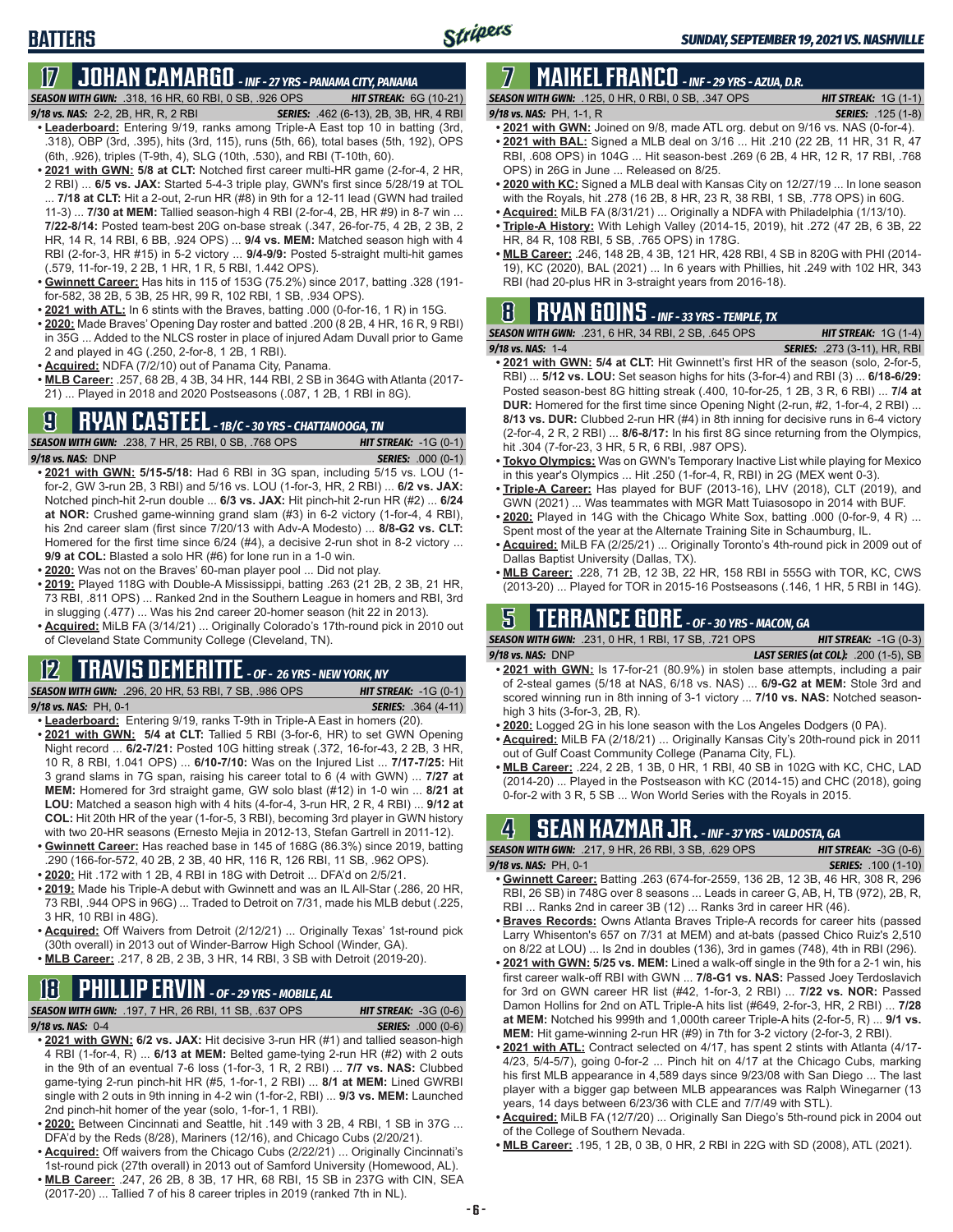# **22 JASON KIPNIS** *- INF - 34 YRS - NORTHBROOK, IL*

**BATTERS**

*SEASON WITH GWN:*.289, 10 HR, 32 RBI, 1 SB, .907 OPS *HIT STREAK:* -1G (0-3) *9/18 vs. NAS:*0-3, SF, RBI, BB *SERIES:* .300 (3-10), 2B, HR, 4 RBI

- **• 2021 with GWN: In 18G since 8/20, batting .412 (21-for-51, 4 2B, 5 HR, 10 R, 13 RBI, 1 SB, 1.276 OPS)** ... **5/28 vs. MEM:** Belted decisive 3-run HR (#1, 2-for-3, 3 RBI) ... **6/16 at NAS:** Hit game-winning HR (#2), a 2-run shot (2-for-4,, 2 RBI) ... **7/6-7/16:** Had 5 multi-hit efforts in 9G, batting .350 (14-for-40, 3 2B, 1 3B, 2 HR, 8 R, 10 RBI, .991 OPS) ... **7/14 at CLT:** Fell triple shy of the cycle (3-for-5, 2B, HR, 3 R, 2 RBI) ... **9/7 at COL:** Facing former club, tallied 3 XBH (3-for-4, 2 2B, HR #8, 2 R, 3 RBI) ... **9/14 vs. NAS:** Hit 2-run HR (#10) in 3-RBI effort (2-for-3, 2B, 3 R).
- **• 2020:** In his lone season with the Chicago Cubs, hit .237 (8 2B, 1 3B, 3 HR, 16 RBI, 1 SB) in 44G ... Played in 2G during the Postseason (0-for-3, 1 BB, 1 SO).
- **• Acquired:** MiLB FA (3/29/21) ... Originally Cleveland's 2nd-round pick in 2009 out of Arizona State University (Tempe, AZ).
- **• MLB Career:** .260, 260 2B, 24 3B, 126 HR, 545 RBI, 136 SB in 1,165G with CLE, CHC (2011-20) ... Was 2-time AL All-Star with CLE (2013, 2015) ... Hit .192 (3 2B, 1 3B, 4 HR, 9 RBI) in 26G in Postseason with CLE (2013, 2016-18), CHC (2020).

# **34 CARLOS MARTINEZ** *- C - 26 YRS - CARTAGENA, COLOMBIA*



- **• 2021 with GWN:** Was a member of Gwinnett's Opening Night roster ... **5/4-5/13:** Hit safely in each of his first 3 career Triple-A games (.333, 5-for-15, 2B, 3 RBI) ... Placed on the Development List on 6/7 ... Transferred to Mississippi on 6/23 ... Rejoined the Stripers on 9/14.
- **• 2021 with MIS:** In 11G, batted .222 (2 2B, 1 HR, 3 R, 3 RBI) ... 6/25 vs. TNS: In his first game, went 3-for-4 (2 2B, HR, R, 2 RBI) ... Placed on the Development List on 7/27 ... Transferred to Rome on 8/10.
- **• 2021 with ROM:** Hit .272 (7 2B, 1 HR, 10 R, 14 RBI) in 23G ... **8/27-9/12:** Batted .304 (17-for-56, 6 2B, 1 HR, 9 R, 14 RBI, .798 OPS) in final 14G ... **9/8 at ASH:** Went 3-for-5 with 3 doubles.
- **• 2020:** Was not on the Braves' 60-man player pool, did not play.
- **• 2019:** Played 63G for Double-A Mississippi, batting .198 (4 2B, 2 HR, 15 RBI, 3 SB) ... Joined Gwinnett for the IL Postseason on 9/6, but did not play.
- **• Acquired:** NDFA (11/21/12) out of Cartagena, Colombia.

## **20 JONATHAN MORALES** *- C - 26 YRS - ARROYO, PUERTO RICO*



- **• 2021 with GWN: 5/7 at CLT:** Tied his single-game career high with 5 RBI, going 2-for-6 with a 3-run HR (#1) in the 9th ... **8/6 vs. CLT:** Hit a 2-out walk-off single in 11th inning for 4-3 win (2nd career walk-off with GWN, last on 7/21/18 vs. PAW) ... **8/20 at LOU:** Went 4-for-4 (2B, HR, 2 R, 3 RBI), his most hits in a game since 8/13/16 with Class-A Rome at Hickory (career-best 5-for-5).
- **• GWN Career:** In 97G since 2018, batting .221 (10 2B, 4 HR, 33 RBI, .551 OPS).
- **• 2020:** Spent entire year at Braves Alternate Training Site in Gwinnett (no MLB debut) ... Played for Caguas of the Puerto Rican Winter League (.394, 3 HR, 9 RBI in 13G), earning PWL Postseason All-Star honors.
- **• 2019:** Hit .240 (13 2B, 2 HR, 27 R, 25 RBI) in 80G between Double-A Mississippi and Gwinnett ... Logged 1 game during the IL Playoffs (0-for-1, BB).
- **• Acquired:** Braves' 25th-round pick in 2015 out of Miami-Dade CC.

# **15 CRISTIAN PACHE** *- OF - 22 YRS - SANTO DOMINGO CENTRO, D.R.*

*SEASON WITH GWN:*.273, 10 HR, 38 RBI, 9 SB, .767 OPS *HIT STREAK:* 4G (6-17) *9/18 vs. NAS:* 1-5, RBI *SERIES:* .353 (6-17), RBI

- **• MLB.com Prospect Ranks:** #1 (Braves Top 30), #39 (Top 100). **• 2021 with GWN: Ranks 6th in the Triple-A East in batting since 8/1, hitting .321 (43-for-134, 8 2B, 4 HR, 20 R, 16 RBI, 5 SB, .847 OPS) in 36G** ... **5/29- 6/1:** Assigned to rehab (right hamstring inflammation), played 1G before being activated/optioned on 6/2 ... **6/5 vs. JAX:** Went 3-for-6 with 2 doubles, including game-tying 2-run double in 9th ... **6/10 at MEM:** Tallied first career multi-HR game (3-for-5, 2 HR, 3 R, 4 RBI) ... **6/30 at DUR:** Notched last-at-bat GWRBI single in 9th for 2-1 win (2-for-3, 2B, RBI) ... **7/21 vs. NOR:** Homered in both games of a DH (#3-4, 2-for-6, 2 R, 2 RBI) ... **8/11 vs. DUR:** Went 4-for-6 with 5 RBI in a DH sweep, tallying 2 HR (#8-9) and delivering 2-out walk-off single in G1 (won 4-3) ... **9/7 at COL:** Fell triple shy of the cycle (3-for-4, 2B, HR #10, 3 R, RBI, SB).
- **• 2021 with ATL:** On Atlanta's Opening Day roster for the first time ... Hit .111 (3 2B, 1 HR, 6 R, 4 RBI) in 22G ... Placed on IL twice, on 4/14 and 5/14.
- **• 2020:** Spent most of the year at the Alternate Training Site ... Made his MLB debut on 8/21 vs. Philadelphia (1-for-4) ... Played just 2G during regular season (.250) ... Also made MLB Postseason debut (.182, 1 2B, 1 HR, 4 R, 4 RBI in 12G).
- **• 2019:** Between Mississippi (104G) and Gwinnett (26G), hit .277 (36 2B, 9 3B, 12 HR, 63 R, 61 RBI, 8 SB, .802 OPS) in 130G ... Named a Southern League Postseason All-Star and MLB All-Star Futures Game participant.
- **• Acquired:** NDFA (7/4/15) out of Santo Domingo Centro, D.R.
- **• MLB Career:** .119, 3 2B, 0 3B, 1 HR, 4 RBI, 0 SB in 24G with Atlanta (2020-21).

### **2 YOLMER SANCHEZ** *- INF - 29 YRS - MARACAY, VENEZUELA SEASON WITH GWN:*.210, 9 HR, 32 RBI, 5 SB, .654 OPS *HIT STREAK:* -1G (0-4)

*9/18 vs. NAS:*0-4 *SERIES:* .143 (1-7), 2B

- 
- **• 2021 with GWN: 5/7 at CLT:** Went 3-for-5 (3 R, 3 RBI) with GWN's first triple of the year ... **6/9-G2 at MEM:** Stole home as part of a double-steal with Drew Waters, scored tying run in 3-1 win (1-for-2, R, SB) ... **7/30 at MEM:** Recorded 2nd career multi-HR game (1st since 5/2/15, CLT vs. SWB), hitting 2 solo shots (#4-5) including GW blast in 8th for 8-7 win (2-for-3, 3 R, 2 RBI) ... **8/26 at NAS:** Fell a homer shy of the cycle (3-for-4, 2B, 3B, RBI) in 2-1 win ... **7/22-9/5:** Hit .290 (29 for-100, 2 2B, 1 3B, 8 HR, 17 R, 18 RBI, .933 OPS) in 33G.
- **• 2020:** Played 11G with the Chicago White Sox, batting .313 (3 2B, 1 HR, 1 RBI, 1.164 OPS) ... Made his MLB Postseason debut in the ALWCS (1G, no at-bat).
- **• Acquired:** MiLB FA (3/31/21) ... Originally a NDFA with Chi. White Sox (5/29/09). **• MLB Career:** .245, 113 2B, 24 3B, 32 HR, 215 RBI, 30 SB in 657G with the Chi.

| White Sox (2014-20)  Won an AL Gold Glove in 2019 (.987 FPCT at 2B). |  |
|----------------------------------------------------------------------|--|
|                                                                      |  |

| <b>RILEY UNROE</b> - INF - 26 YRS - NEW ORLEANS, LA         |                              |  |
|-------------------------------------------------------------|------------------------------|--|
| <b>SEASON WITH GWN:</b> .118. 0 HR. 0 RBI. 1 SB. .368 OPS . | <b>HIT STREAK:</b> $1G(1-3)$ |  |

*9/18 vs. NAS:*DNP *LAST SERIES (at COL):* .333 (1-3) **• 2021 with GWN:** Was on the Stripers' Opening Night roster, played in 6G through

- 5/16 (.071, 1-for-14, 2 R, 1 SB) ... Transferred to Mississippi on 5/18 ... Rejoined Gwinnett on 9/9.
- **• 2021 with MIS:** In 27G, hit .261 (23-for-88, 3 2B, 2 3B, 2 HR, 6 RBI, 1 SB, .732 OPS) ... Was on the IL from 6/16-7/14, 7/24-8/10, 8/19-9/7.
- **• 2020:** Was not on Braves' 60-man player pool ... Played for Brisbane in Australian Baseball League (.176, 0 HR, 3 R, 0 RBI in 6G).
- **• 2019:** Played for Advanced-A Florida, Double-A Mississippi, and Gwinnett, batting .281 (22 2B, 3 3B, 9 HR, 59 R, 60 RBI, 14 SB) in 128G ... Named Florida State League Midseason All-Star, Southern League Player of the Week (9/2/19), and MiLB.com Braves Organization All-Star.
- **• Acquired:** 2018 Rule 5 (LA Angels) ... Originally Tampa Bay's 2nd-round pick in 2013 out of Desert Ridge High School (Mesa, AZ).

# **11 Drew WATERS** *- OF - 22 YRS - ATLANTA, GA*

*SEASON WITH GWN:*.236, 9 HR, 34 RBI, 26 SB, .705 OPS *HIT STREAK:* 1G (2-4)

- *9/18 vs. NAS:*2-4, 2B, 2 R, BB, SB *SERIES:* .167 (3-18), 2 2B, 2 SB **• Leaderboard:** Entering 9/19, ranks among Triple-A East top 10 in stolen bases (5th, 26) and runs (T-6th, 64).
- **• MLB.com Prospect Ranks:** #3 (Braves Top 30), #80 (Top 100 Prospects).
- **• 2021 with GWN: 5/15-6/10:** Hit .316 (25-for-79, 4 2B, 3 HR, 16 R, 9 RBI, 6 SB, .906 OPS) in 21G ... **5/18 at NAS:** Recorded first career multi-HR game (3-for-5, 2 HR, 3 RBI) and became the first GWN player to homer from both sides of the plate since Mel Rojas Jr. (7/7/16 at CLT) ... **5/19 at NAS:** Fell a triple shy of the cycle in first 4-hit game at Triple-A (4-for-5, 2B, HR, 2 R, 2 RBI, 2 SB) ... **6/9-G2 at MEM:** Lined RBI single in 8th (2-for-3, R, RBI) for last-at-bat 3-1 win ... **7/2-7/18:** Posted 13G on-base streak (.357, 20-for-56, 8 2B, 1 3B, 2 HR, 14 R, 10 RBI, 4 SB) ... **7/1-7/31:** Led Triple-A East in XBH with 17, batting .301 (31-for-103, 11 2B, 1 3B, 5 HR, 23 R, 17 RBI, 5 SB, .924 OPS) in 24G ... **9/10 at COL:** Homered for first time since 7/24 (solo, #9) and tallied game-ending outfield assist (#11) in 6-3 win.
- **• Futures Game:** Played for the NL Team in the 2021 SiriusXM All-Star Futures Game on 7/11 at Coors Field (1-for-1, BB) ... Was the 7th active Gwinnett player selected to the game (1st since RHP Touki Toussaint in 2018).
- **• 2020:** Spent entire year at Braves Alternate Site in Gwinnett (no MLB debut).
- **• 2019:** Hit .309 (40 2B, 9 3B, 7 HR, 80 R, 52 RBI, 16 SB) in 134G with Double-A Mississippi and Gwinnett ... Won Southern League Batting Title (.319, best in MIS history) and Most Valuable Player (1st in MIS history) ... Ranked among MiLB top 5 in doubles (T-3rd, 40) and hits (5th, 163).
- **• Acquired:** Braves' 2nd-round pick in 2017 out of Etowah High School (Woodstock, GA) ... Named Gatorade Georgia Baseball Player of the Year in 2017.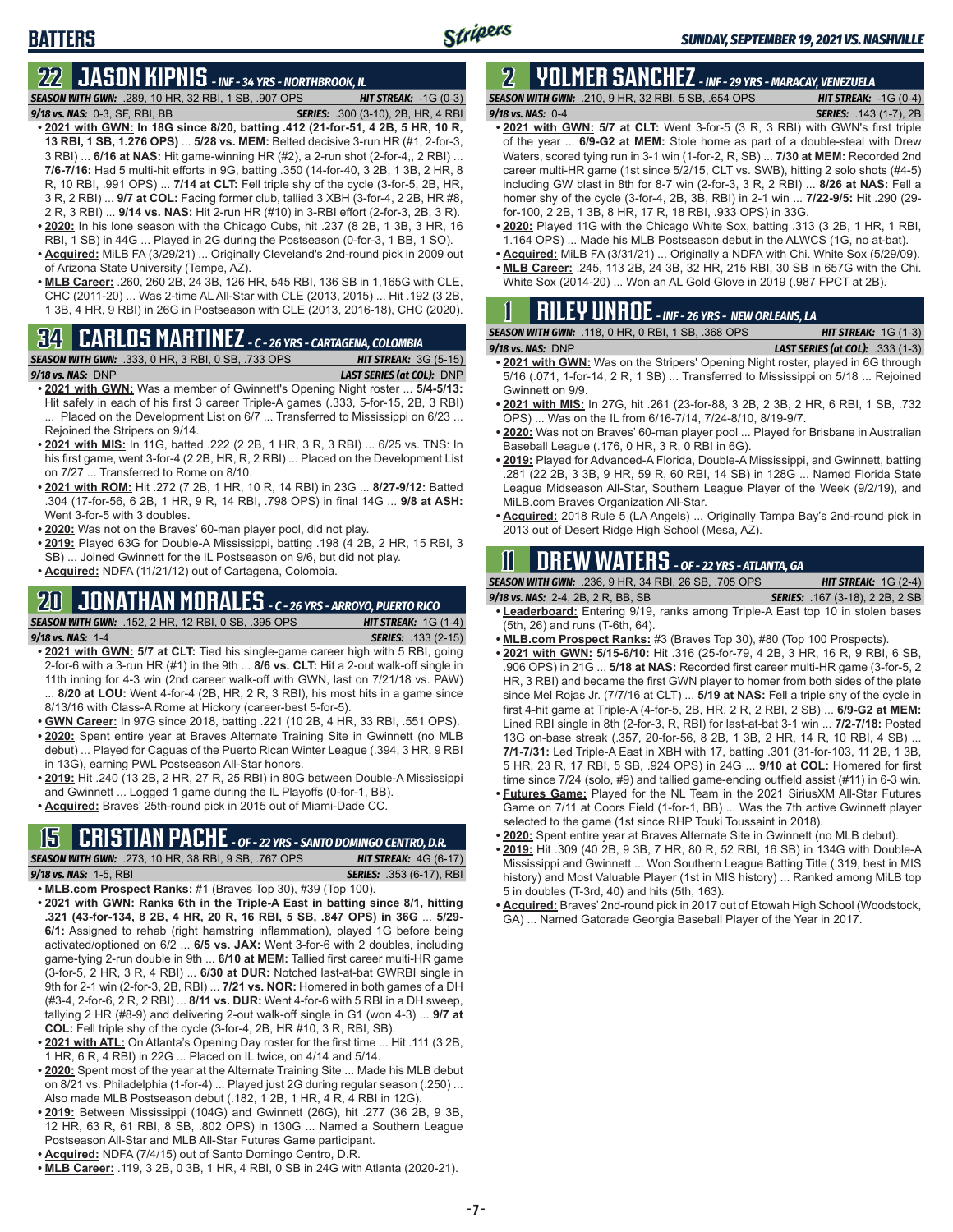| <b>OFFENSE</b> |  |                                                                                                      | Stripers |  |  |  |  |  | <b>SUNDAY, SEPTEMBER 19, 2021 VS. NASHVILLE</b> |
|----------------|--|------------------------------------------------------------------------------------------------------|----------|--|--|--|--|--|-------------------------------------------------|
| TOTAL:         |  | 2008, 155 HR, 752 OPS RISP: 263, 46 HR, 805 OPS RUNS/INNING: 1 2 3 4 5 6 7 8 9 X TOT                 |          |  |  |  |  |  |                                                 |
| Vs. LHP:       |  | 246, 63 HR, 776 OPS RISP/20: 257, 22 HR, 800 OPS Stripers: 74 54 62 60 75 62 77 60 43 14 581         |          |  |  |  |  |  |                                                 |
|                |  | Vs. RHP: 249, 92 HR, 739 OPS LOADED: 323, 8 HR, 990 OPS Opponents: 72 55 68 56 47 57 44 32 26 14 471 |          |  |  |  |  |  |                                                 |

|                 |                |                |                          |                          |                |                |                | <b>HOME RUNS</b>       |                                            |                 | <b>MULTI-GAMES</b> |                          |
|-----------------|----------------|----------------|--------------------------|--------------------------|----------------|----------------|----------------|------------------------|--------------------------------------------|-----------------|--------------------|--------------------------|
| Player          | 1R             | 2R             | 3R                       | <b>GS</b>                | Tot.           |                |                | Off LH Off RH Team W-L | Last HR with Gwinnett (Regular Season)     | <b>Hit</b>      | <b>RBI</b>         | <b>HR</b>                |
| Almonte         | 2              |                |                          |                          | 3              |                | $\overline{2}$ | $3-0$                  | 5/30/21 vs. MEM, 1R (RH Connor Jones)      | 8               | 5                  |                          |
| Arcia           | 12             | 5              | $\sim$                   | $\overline{a}$           | 17             |                | 10             | $10 - 4$               | 8/17/21 at LOU, 1R (RH Hunter Greene)      | $\overline{21}$ | 10                 | $\overline{2}$           |
| Brugman         |                |                |                          |                          |                |                |                | $0 - 0$                |                                            | $\sim$          |                    |                          |
| Camargo         | 6              | ⇁              | 3                        |                          | 16             | 8              | 8              | $10 - 5$               | 9/18/21 vs. NAS, 1R (LH Hoby Milner)       | 31              | 16                 | 1                        |
| Casteel         |                | 5              | ٠                        |                          | $\overline{ }$ | 5              | $\overline{2}$ | $5 - 2$                | 9/12/21 at COL, 2R (LH Kirk McCarty)       | $\overline{7}$  | 8                  | $\overline{\phantom{a}}$ |
| Contreras       | 5              | 3              |                          | $\overline{a}$           | 9              | $\overline{2}$ | $\overline{7}$ | $8 - 1$                | 9/7/21 at COL, 1R (LH Kirk McCarty)        | 11              | $\overline{7}$     |                          |
| d'Arnaud        |                |                |                          |                          |                |                |                | $0 - 0$                |                                            |                 | ٠                  |                          |
| Demeritte       | 10             |                | 3                        | 3                        | 20             | 10             | 10             | $17-3$                 | 9/12/21 at COL, 3R (RH Jordan Stephens)    | 17              | 13                 |                          |
| Ervin           | 4              | $\overline{2}$ |                          |                          | $\overline{ }$ | 5              | $\overline{2}$ | $5 - 2$                | 9/3/21 vs. MEM, 1R (LH Evan Kruczynski)    | $\overline{7}$  | $\overline{7}$     |                          |
| Franco          |                |                |                          |                          |                |                |                | $0 - 0$                |                                            |                 |                    |                          |
| Goins           | 4              | $\overline{2}$ | $\overline{\phantom{a}}$ | ٠                        | 6              |                | 5              | $5 - 1$                | 9/14/21 vs. NAS, 1R (RH Josh Lindblom)     | 15              | 8                  |                          |
| Gore            |                |                | $\overline{a}$           |                          |                |                |                | $0 - 0$                |                                            | 3               | ٠                  |                          |
| Heredia         |                |                | ٠                        | $\blacksquare$           |                | ٠              |                | $0 - 0$                | ---                                        | ٠               | ٠                  |                          |
| Inciarte        |                |                |                          |                          |                | ٠              |                | $0 - 0$                |                                            |                 |                    |                          |
| Jackson         | 4              | $\overline{4}$ |                          | 2                        | 11             | 8              | 3              | $5 - 2$                | 7/28/21 at MEM, 1R (LH Matthew Liberatore) | 11              | 10                 | 3                        |
| Kazmar Jr.      | 5              | 3              |                          |                          | 9              | 3              | 6              | $6 - 3$                | 9/1/21 vs. MEM, 2R (LH Matthew Liberatore) | 9               | $\overline{7}$     |                          |
| Kipnis          | 4              | 5              |                          | $\overline{\phantom{a}}$ | 10             |                | 9              | $8 - 2$                | 9/14/21 vs. NAS, 2R (RH Josh Lindblom)     | 17              | 10                 |                          |
| Lucrov          |                |                |                          | ٠                        | $\overline{2}$ |                | 2              | $1 - 1$                | 6/10/21 at MEM, 3R (RH Grant Black)        | $\overline{4}$  | 3                  |                          |
| <b>Martinez</b> |                |                |                          |                          |                |                |                | $0 - 0$                |                                            | $\overline{2}$  | $\overline{A}$     |                          |
| <b>Morales</b>  |                |                |                          | ٠                        | $\overline{2}$ |                | 1              | $2 - 0$                | 8/20/21 at LOU, 1R (LH Phillip Diehl)      | $\overline{2}$  | $\overline{2}$     |                          |
| Pache           | 8              |                |                          | ٠                        | 10             | 4              | 6              | $7 - 2$                | 9/7/21 at COL, 1R (LH Kirk McCarty)        | 21              | 8                  | 1                        |
| Rosario         | $\overline{2}$ |                |                          |                          | 4              |                | 4              | $4 - 0$                | 8/26/21 at NAS, 1R (RH Josh Lindblom)      | $\overline{2}$  | 5                  |                          |
| Sanchez         | 6              | 2              |                          |                          | 9              | 4              | 5              | $5 - 3$                | 9/5/21 vs. MEM, 1R (RH T.J. Zeuch)         | 12              | 6                  | 1                        |
| Snider          | $\overline{2}$ |                |                          |                          | 4              |                | 4              | $4 - 0$                | 8/21/21 at LOU, 3R (RH Tim Adleman)        | 3               | 4                  |                          |
| Unroe           |                |                |                          | $\overline{\phantom{a}}$ |                |                |                | $0 - 0$                | 7/19/19 vs. ROC. 1R (RH Drew Hutchison)    | ٠               | ۰                  |                          |
| Waters          | 5              | $\mathfrak{p}$ | 2                        |                          | 9              | 4              | 5              | $5-3$                  | 9/10/21 at COL, 1R (RH Heath Fillmyer)     | 21              | 8                  | 1                        |
| Total:          | 82             | 46             | 19                       | 8                        | 155            |                |                |                        |                                            |                 |                    |                          |

### *HOME RUN VARIANTS*

### **Back-to-Back Homers (4x):**

Almonte (GS) / Snider, 5/7 at CLT (1st Inning) Jackson (2R) / Contreras, 7/14 at CLT (1st Inning) Pache (1R) / Arcia, 8/11-G2 vs. DUR (1st Inning) Camargo (2R) / Kipnis, 8/20 at LOU (3rd Inning)

### **Back-to-Back-to-Back Homers (1x):**

Arcia (2R) / Camargo / Demeritte, 5/8 at CLT (6th Inning)

### **Pinch-Hit Homers (5x):**

Demeritte (1R), 5/12 vs. LOU (7th Inning) Casteel (2R), 6/3 vs. JAX (7th Inning) Ervin  $(2R)$ ,  $7/7$  vs. NAS  $(6th$  Inning) Snider (3R), 8/21 at LOU (8th Inning) Ervin (1R), 9/3 vs. MEM (7th Inning)

### **Leadoff (Game) Homers (4x):**

Waters (2x), 5/19 at NAS, 7/22 vs. NOR Arcia (1x), 7/3 at DUR Pache (1x), 8/8-G2 vs. CLT

### **Walk-Off Homers (1x):**

Arcia (Solo), 5/16 vs. LOU (9th Inning)

|            | <b>STRIPERS BATTING BY MONTH</b> |    |    |    |           |            |           |            |            |            |  |  |  |  |  |
|------------|----------------------------------|----|----|----|-----------|------------|-----------|------------|------------|------------|--|--|--|--|--|
|            | <b>AVG</b>                       | G  | 2B | 3B | <b>HR</b> | <b>RBI</b> | <b>SB</b> | <b>OBP</b> | <b>SLG</b> | <b>OPS</b> |  |  |  |  |  |
| May:       | .254                             | 24 | 43 | 2  | 36        | 138        | 24        | .366       | .445       | .811       |  |  |  |  |  |
| June:      | .227                             | 25 | 36 | 3  | 21        | 88         | 23        | .308       | .357       | .665       |  |  |  |  |  |
| July:      | .271                             | 28 | 52 | 2  | 47        | 161        | 23        | .352       | .479       | .831       |  |  |  |  |  |
| August:    | .237                             | 25 | 30 | 6  | 30        | 103        | 14        | .298       | .401       | .700       |  |  |  |  |  |
| September: | .245                             | 16 | 19 | 1  | 21        | 60         | 10        | .313       | .410       | .723       |  |  |  |  |  |

|               | <b>HITTER AWARDS &amp; HONORS</b>      |                          |
|---------------|----------------------------------------|--------------------------|
| <b>Player</b> | <b>Award/Date</b>                      | <b>Stats</b>             |
| Waters        | Sirius XM All-Star Futures Game (7/11) | Game: 1-1, BB            |
| Contreras     | AAA East Player of Week (7/13-18)      | .462, 3 2B, 3 HR, 12 RBI |

|                |       |                |                | <b>PINCH HITTERS</b> |          |             |                |                |                |           |
|----------------|-------|----------------|----------------|----------------------|----------|-------------|----------------|----------------|----------------|-----------|
| Player         | AVG.  | AB             | R              | н                    | 2B       | 3B          | <b>HR</b>      | <b>RBI</b>     | <b>BB</b>      | <b>SO</b> |
| Almonte        | 1.000 | 1              | 0              | 1                    | 0        | 0           | 0              | 2              | 0              | 0         |
| Arcia          | ---   | $\Omega$       | 1              | $\Omega$             | $\Omega$ | $\Omega$    | $\Omega$       | $\Omega$       | 1              | $\Omega$  |
| Camargo        | .000  | 1              | $\Omega$       | $\Omega$             | $\Omega$ | $\Omega$    | $\mathbf 0$    | $\Omega$       | $\Omega$       | $\Omega$  |
| Casteel        | .120  | 25             | $\overline{2}$ | 3                    | 1        | $\mathbf 0$ | 1              | $\overline{4}$ | $\mathbf 0$    | 9         |
| Contreras      | .500  | $\overline{2}$ | 1              | 1                    | 0        | $\mathbf 0$ | $\mathbf 0$    | $\mathbf 0$    | $\mathbf 0$    | 0         |
| Demeritte      | .250  | 8              | 3              | $\overline{2}$       | 1        | $\Omega$    | 1              | 1              | 3              | 4         |
| Ervin          | .231  | 13             | 4              | 3                    | $\Omega$ | $\Omega$    | $\overline{2}$ | 5              | $\overline{4}$ | 4         |
| Franco         | 1.000 | 1              | 1              | 1                    | $\Omega$ | $\Omega$    | $\mathbf 0$    | $\Omega$       | $\mathbf 0$    | $\Omega$  |
| Goins          | .000  | $\overline{2}$ | $\Omega$       | $\Omega$             | 0        | $\Omega$    | $\Omega$       | $\Omega$       | $\Omega$       | 1         |
| Gore           | .200  | 5              | $\Omega$       | 1                    | 0        | $\Omega$    | $\mathbf 0$    | $\Omega$       | 3              | 3         |
| Jackson        | .000  | 1              | $\Omega$       | $\Omega$             | $\Omega$ | $\Omega$    | $\Omega$       | $\Omega$       | $\Omega$       | 1         |
| Kazmar Jr.     | .000  | 11             | 0              | $\mathbf 0$          | 0        | 0           | $\mathbf 0$    | 0              | 0              | 4         |
| Kipnis         | .000  | 1              | $\Omega$       | $\Omega$             | $\Omega$ | $\Omega$    | $\mathbf 0$    | $\Omega$       | 1              | 0         |
| Lee, D.        | .000  | 1              | $\Omega$       | $\Omega$             | $\Omega$ | $\Omega$    | $\mathbf 0$    | $\Omega$       | $\mathbf 0$    | 1         |
| Lucrov         | .000  | 3              | 0              | $\Omega$             | $\Omega$ | $\Omega$    | $\mathbf 0$    | $\Omega$       | 1              | $\Omega$  |
| <b>Morales</b> | .000  | $\overline{2}$ | $\Omega$       | $\Omega$             | $\Omega$ | $\Omega$    | $\Omega$       | $\Omega$       | $\Omega$       | $\Omega$  |
| Pache          | .500  | $\overline{2}$ | 0              | 1                    | 0        | $\mathbf 0$ | $\mathbf 0$    | 1              | 1              | 1         |
| Sanchez        | .000  | 9              | 1              | $\Omega$             | $\Omega$ | $\Omega$    | $\Omega$       | $\Omega$       | 1              | 4         |
| Snider         | .150  | 20             | 4              | 3                    | 1        | $\Omega$    | 1              | $\overline{4}$ | $\overline{4}$ | 7         |
| Unroe          | .000  | 4              | $\Omega$       | $\Omega$             | $\Omega$ | 0           | 0              | $\Omega$       | $\Omega$       | 1         |
| <b>Totals:</b> | .143  | 112            | 17             | 16                   | 3        | 0           | 5              | 17             | 19             | 40        |

| <b>HITTING STREAKS (10-PLUS GAMES)</b> |                     |                                        |
|----------------------------------------|---------------------|----------------------------------------|
| Player                                 | <b>Length/Dates</b> | <b>Stats</b>                           |
| Arcia                                  | 13G (5/4-5/18)      | .393 (22-56), 4 2B, 7 HR, 17 R, 12 RBI |
| Contreras                              | 13G (7/10-7/27)     | .385 (20-52), 5 2B, 7 HR, 14 R, 20 RBI |
| Demeritte                              | 10G (6/2-7/21)      | .372 (16-43), 2 2B, 3 HR, 10 R, 8 RBI  |
|                                        |                     |                                        |

| <b>ON-BASE STREAKS (15-PLUS GAMES)</b> |                 |                                              |
|----------------------------------------|-----------------|----------------------------------------------|
| <b>Plaver</b>                          | Length/Dates    | <b>Stats</b>                                 |
| Camargo                                | 20G (7/22-8/14) | .347 (26-75), 4 2B, 2 3B, 2 HR, 14 RBI, 6 BB |
| Camargo                                | 18G (6/18-7/8)  | .303 (20-66), 6 2B, 2 HR, 7 RBI, 7 BB        |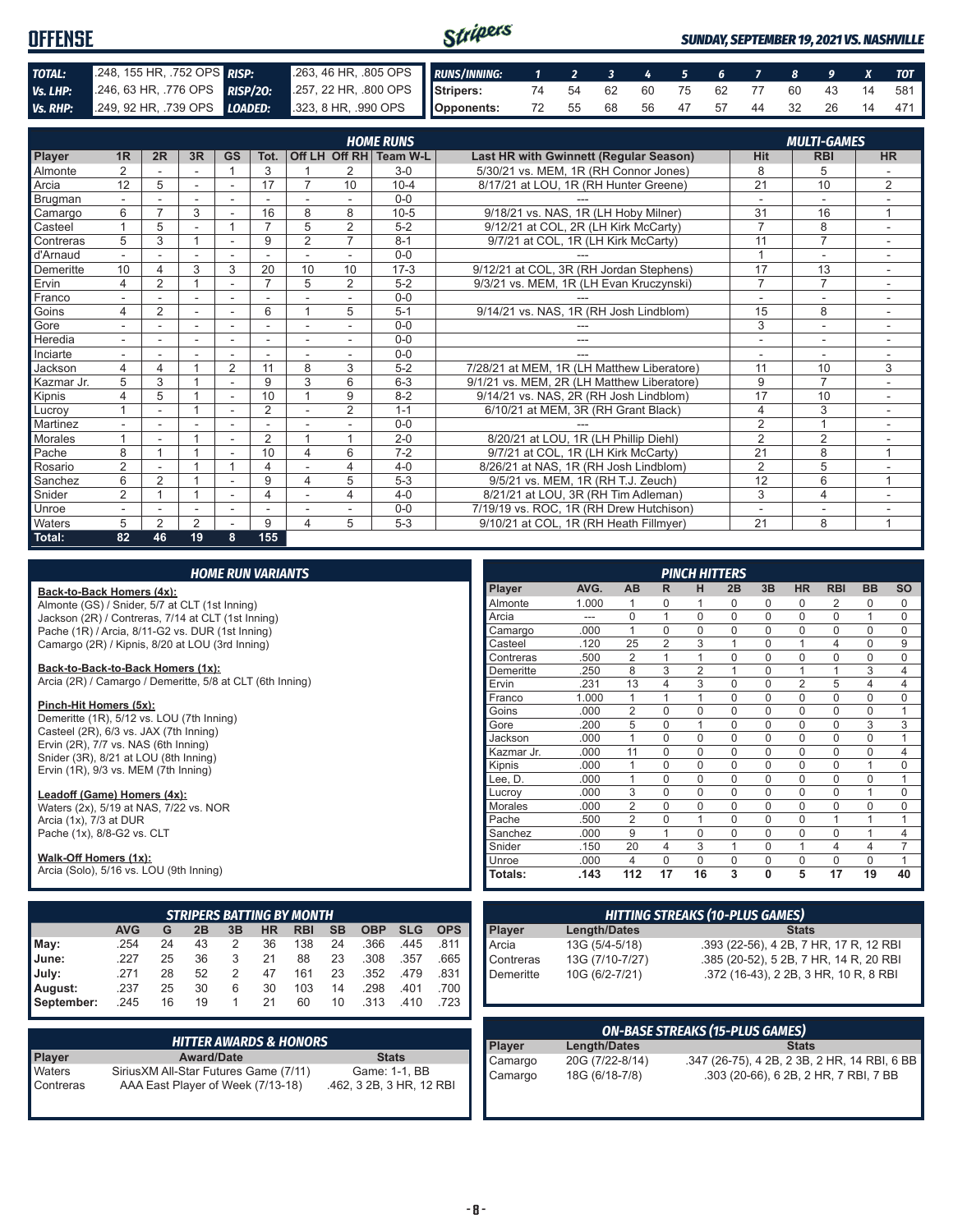## **SEASON SUMMARY**



# **TEAM HIGHS & LOWS**

| <b>OFFENSE:</b>                                                  |  |
|------------------------------------------------------------------|--|
|                                                                  |  |
|                                                                  |  |
|                                                                  |  |
|                                                                  |  |
|                                                                  |  |
|                                                                  |  |
|                                                                  |  |
|                                                                  |  |
|                                                                  |  |
|                                                                  |  |
|                                                                  |  |
|                                                                  |  |
|                                                                  |  |
|                                                                  |  |
|                                                                  |  |
|                                                                  |  |
|                                                                  |  |
| <b>PITCHING:</b>                                                 |  |
|                                                                  |  |
|                                                                  |  |
|                                                                  |  |
|                                                                  |  |
|                                                                  |  |
|                                                                  |  |
|                                                                  |  |
|                                                                  |  |
|                                                                  |  |
|                                                                  |  |
|                                                                  |  |
| <b>DEFENSE:</b>                                                  |  |
| Most Double Plays Turned, Game  3 (6x, last: 8/21 at Louisville) |  |
|                                                                  |  |

### **TEAM MISCELLANEOUS**

Most Errors, Game ..................................................................3 (5/15 vs. Louisville) Most Stolen Bases Allowed, Game ...............................................4 (7/4 at Durham) Most Caught Stealing, Game .............................................. 2 (8/8-G1 vs. Charlotte)

| Largest Blown Lead (Loss)3 Runs (4x, last: 8/6 vs. Charlotte, 5-2, 6-10) |
|--------------------------------------------------------------------------|
|                                                                          |
| Longest Game, Time……………………………………………………4:26 (5/4 at Charlotte)            |
|                                                                          |
|                                                                          |
|                                                                          |
| .10,716 (5/22 at Nashville)                                              |
|                                                                          |
|                                                                          |
|                                                                          |
|                                                                          |

### **INDIVIDUAL HIGHS & LOWS HITTING (GAME):** 4 (9x, last: Demeritte, 8/21 at Louisville)

### **PITCHING (GAME):**

### **DEFENSE (GAME):**

### **STREAKS**

### **OFFENSIVE (LONGEST IN 2021 ONLY):**

### **PITCHING (LONGEST IN 2021 ONLY):**

| Consecutive Starts with Win3 Starts (2x, last: K. Wright, 8/13-8/26) |
|----------------------------------------------------------------------|
|                                                                      |
|                                                                      |
|                                                                      |
|                                                                      |

## **LAST TIME IT HAPPENED (GWINNETT REGULAR-SEASON HISTORY)**

### **INDIVIDUAL OFFENSE:**

|                                                        | Homers, Both Sides of Plate  Drew Waters (5/18/21 at Nashville)            |
|--------------------------------------------------------|----------------------------------------------------------------------------|
|                                                        |                                                                            |
|                                                        |                                                                            |
|                                                        | Back-to-Back-to-Back Homers  Arcia/Camargo/Demeritte (5/8/21 at Charlotte) |
|                                                        |                                                                            |
|                                                        |                                                                            |
|                                                        |                                                                            |
|                                                        |                                                                            |
|                                                        |                                                                            |
|                                                        |                                                                            |
|                                                        |                                                                            |
|                                                        |                                                                            |
|                                                        |                                                                            |
|                                                        |                                                                            |
|                                                        |                                                                            |
| <b>INDIVIDUAL PITCHING:</b><br>0.0 Inning Perfect Came | Nover                                                                      |
|                                                        |                                                                            |

| 9.0-Inning No-Hitter (Solo)Todd Redmond (5/28/10 at Louisville)                |  |
|--------------------------------------------------------------------------------|--|
| 9.0-Inning No-Hitter (Comb.) Wooten/Marksberry/Ramirez (6/30/16 at Louisville) |  |
|                                                                                |  |
|                                                                                |  |
|                                                                                |  |
| 21 Consecutive Saves Converted Jairo Asencio (9/6/09-8/8/11)                   |  |
| 25.0-Inning Scoreless Streak Stephen Marek, 25.1 IP (6/6/10-8/2/10)            |  |
|                                                                                |  |

### **TEAM OFFENSE:**

|                       | 12 Walks…………………………………………………………………………7/15/21 at Charlotte            |
|-----------------------|---------------------------------------------------------------------|
|                       |                                                                     |
|                       |                                                                     |
|                       |                                                                     |
| <b>TEAM PITCHING:</b> |                                                                     |
|                       |                                                                     |
|                       |                                                                     |
|                       |                                                                     |
|                       |                                                                     |
|                       |                                                                     |
|                       |                                                                     |
|                       |                                                                     |
|                       |                                                                     |
|                       |                                                                     |
| <b>TEAM DEFENSE:</b>  |                                                                     |
|                       | Turn a Triple Play  6/5/21 vs. Jacksonville (Camargo-Kipnis-Snider) |
|                       |                                                                     |

## **TEAM MISCELLANEOUS:**<br>18-Run Margin of Victory....